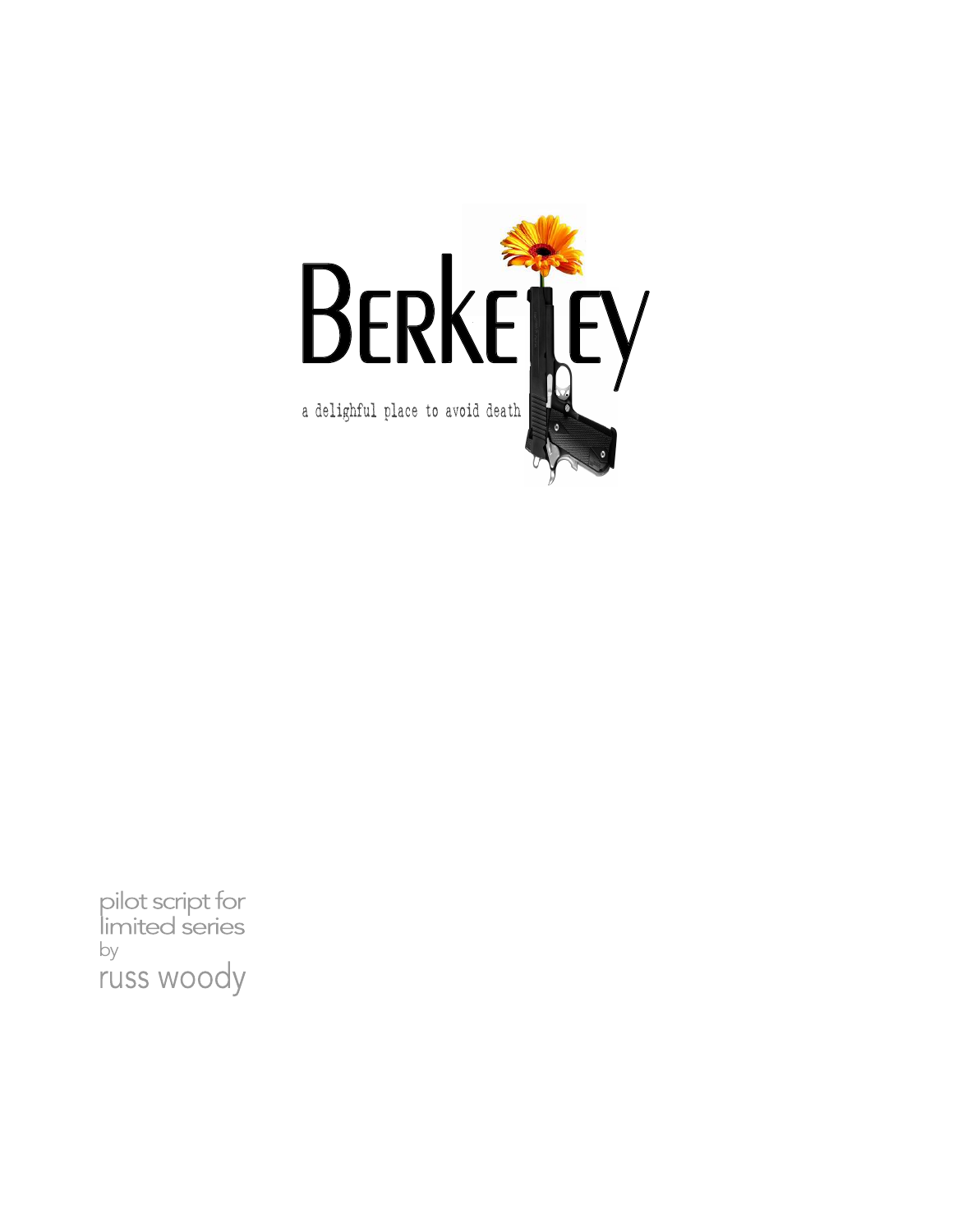# **BERKELEY**

# *A Delightful Place to Avoid Death*

Russ Woody

**FADE IN:** 

# **EXT. PLANO, TEXAS - AFTERNOON**

LONG SHOT of an upscale suburb outside of Dallas. As we get closer and move down Lone Star Drive, we see several posh restaurants, some high-end stores including a Restoration Hardware, where we're drawn to the store's rooftop.

# **EXT. ROOFTOP OF RESTORATION HARDWARE - SAME TIME**

A battered ATTACHÉ CASE drops with a thud onto a the slats of roll-up wooden walkway. Hands unsnap the latches of the attaché case, opening it to reveal pieces of a SNIPER'S BOLT-ACTION RIFLE. The hands lift the stock and the receiver, shove them together: *CLICK!* The barrel slides into place: *CLICK!* The scope: *CLICK!*

# **EXT. LE ORANGE RESTAURANT - SAME TIME**

Across the street, a chic mid-town lunch spot. DR. ALAN WESTBROOK -- 35, good-looking, easy going, a nice guy - makes his way through the crowded restaurant behind the MAITRE D to a table along the sidewalk. His friend, RUDY POELLINGER is already there -- mid-thirties -- is poking at a salad that's just been delivered. Alan pulls a chair out.

> AT.AN (sitting) Sorry, sorry, I know I'm late.

RUDY (looking at salad) If we were dating, I wouldn't be speaking to you.

Maitre d hands Alan a menu.

AT.AN

Thanks. (to Rudy) Office is a mess. Some kids ransacked it over the weekend.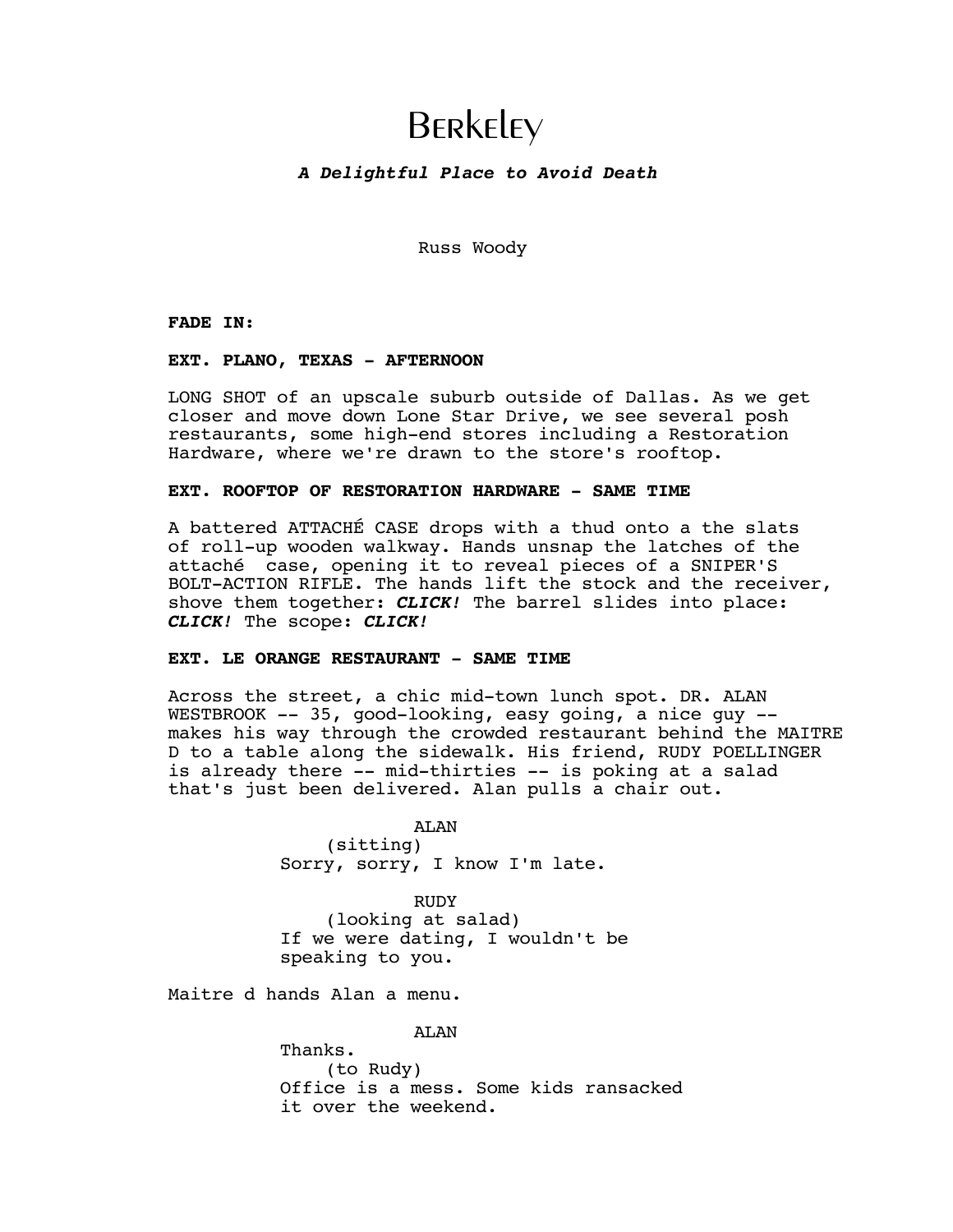RUDY Lookin' for drugs...

ALAN (looks over menu) Probably. (nods at Rudy's salad) I see you already ordered, thanks for waiting.

RUDY Attitude from the late guy.

# **EXT. ROOFTOP OF RESTORATION HARDWARE - SAME TIME**

Gunman's POV - crosshairs of the rifle's scope scan the RESTAURANT PATRONS across the street until ALAN and RUDY come into view.

Now we see the GUNMAN -- 20s, scruffy-looking, tats -- lifts his head from the scope, cradles the rifle in the crook of his arm and reaches for a SINGLE CARTRIDGE resting on the wooden walkway, but knocks it into a gap between the slats, where it rolls away.

#### GUNMAN

Shit.

He sets the rifle down to retrieve the cartridge.

# **EXT. LE ORANGE RESTAURANT - SAME TIME**

A WAITRESS approaches their table.

WAITRESS You ready to order here?

ALAN Yeah. I'll have an Arnold Palmer and the Reuben sandwich.

WAITRESS

You want that on whole wheat, white, rye, gluten-free oat or sour dough?

ALAN

Rye's fine.

RUDY You know, that sounds good. I'll have a Reuben too.

WAITRESS

On rye?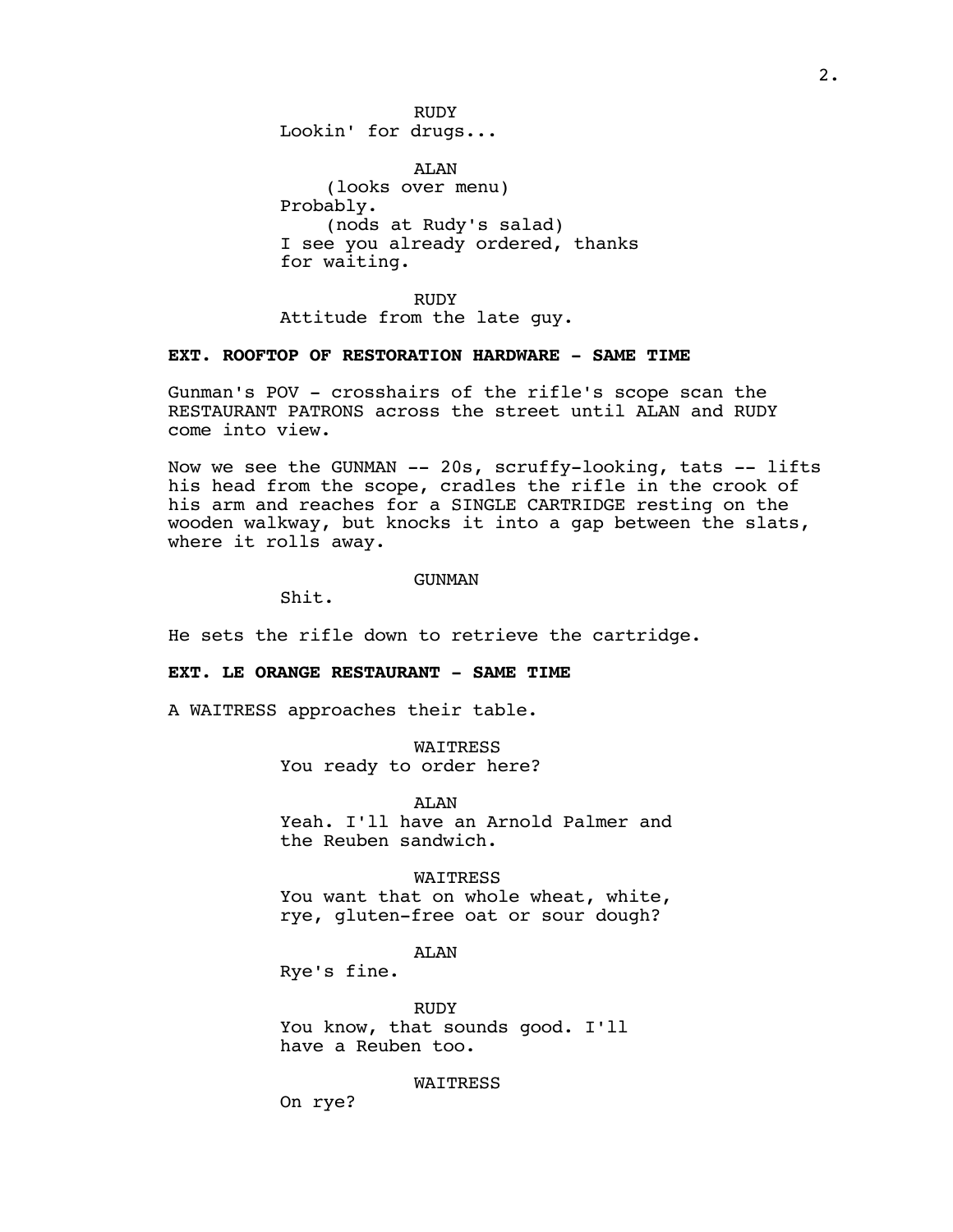RUDY Oh, I don't care. WAITRESS So... rye? RUDY Not rye. WAITRESS Gluten-free oat? RUDY You gotta be kidding. WAITRESS How 'bout white? **RUDY** (with disdain)

White? WAITRESS

Fine. Whole wheat.

RUDY Eh, rye's fine.

The waitress suppresses a comment, moves off.

ALAN See, Rudy, this is why I end up tipping 30 percent.

**EXT. ROOFTOP OF RESTORATION HARDWARE - SAME TIME**

The wooden grating has been rolled up. The GUNMAN (now on all fours) picks up the errant cartridge.

**EXT. LE ORANGE RESTAURANT - SAME TIME**

Alan puts the napkin on his lap.

ALAN You're in a mood. RUDY No, I'm not. ALAN Okay.

RUDY I hate my fucking life, Al.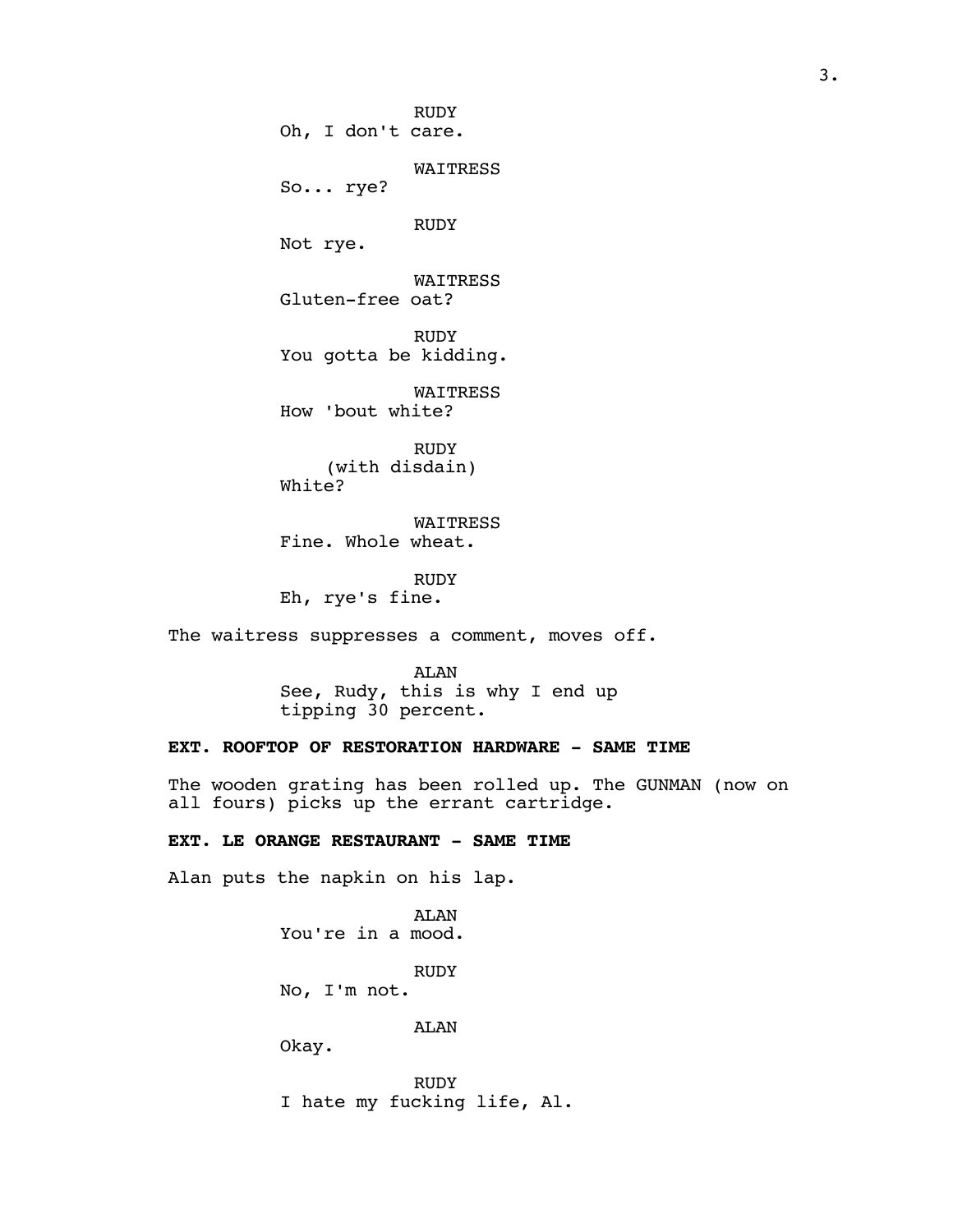ALAN There it is. RUDY I'm bored. I'm stifled. ALAN You and Stacy doin' okay? RUDY Fuck Stacy. Three years now and she's still too snobby for anal. ALAN Well, persevere. RUDY It's not Stacy. Something occurred to me the other day. (looks at him) I'm not a hip-hop star, Al. ALAN And this occurred to you... the other day? RUDY I was gonna be a hip-hop star. Or a rock star. It never happened. ALAN Right. Well, I wanted to be a poet. RUDY Jesus, a poet? How the hell you make a living? ALAN Love of art. **RUDY** I'm a fucking urologist, Al. How did that happen? ALAN Well, you probably should've had a clue in med school. (then) So what brought this on? RUDY This morning... I'm standing with my finger up some octogenarian's ass, who, by the way, had a persistent

(MORE)

4.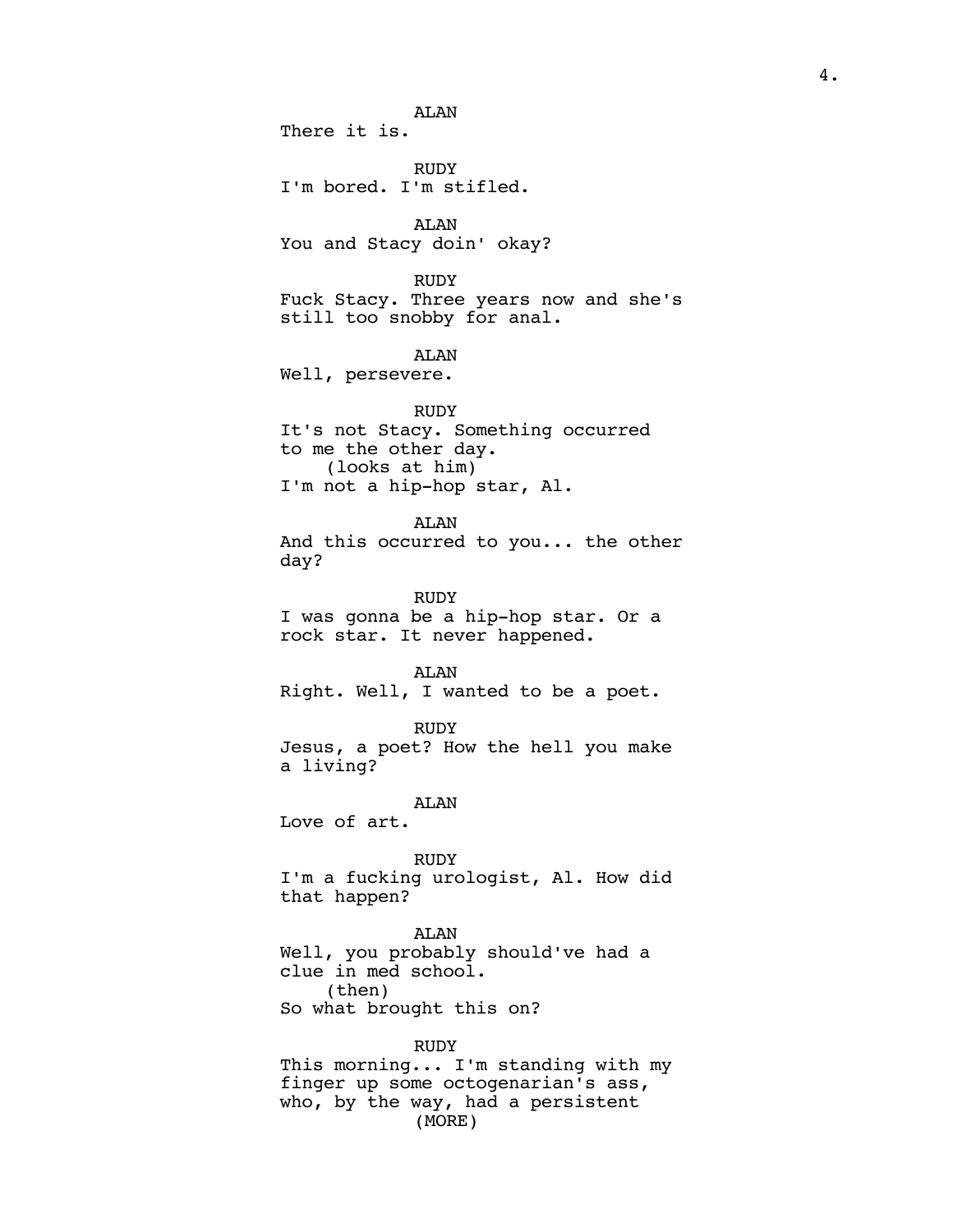RUDY (CONT'D) cough, and it hits me: This is not what I dreamed of.

# **EXT. ROOFTOP OF RESTORATION HARDWARE - SAME TIME**

CLOSE ON the rifle as the GUNMAN slides the cartridge into its chamber, slams the bolt shut and puts an eye to the scope.

> RUDY (V.O.) Life is flying by, Al. Like a bird or something. Like something that flies by. Well, I guess that's a bird.

## **EXT. LE ORANGE RESTAURANT - SAME TIME**

ALAN

I get it. Look, my life's no joyride either.

RUDY I'm a goddamn 36-year-old urologist in Texas. What the fuck?

ALAN

I thought you were 37?

RUDY Shit. You're right, I'm 37.

AT.AN You want the honest truth, Rudy?

RUDY

Not really, no.

ALAN

Urology's a romp in the park compared to psychiatry.

RUDY You're trying to make me feel better.

# ALAN

I'd never do that. Try sitting across from an endless string of overfed golfers and coddled housewives. Bitching about their plastic surgery and their kitchen remodel. The husbands are all fucking their assistants. And why wouldn't they?

RUDY

God, I wish I could fuck my assistant.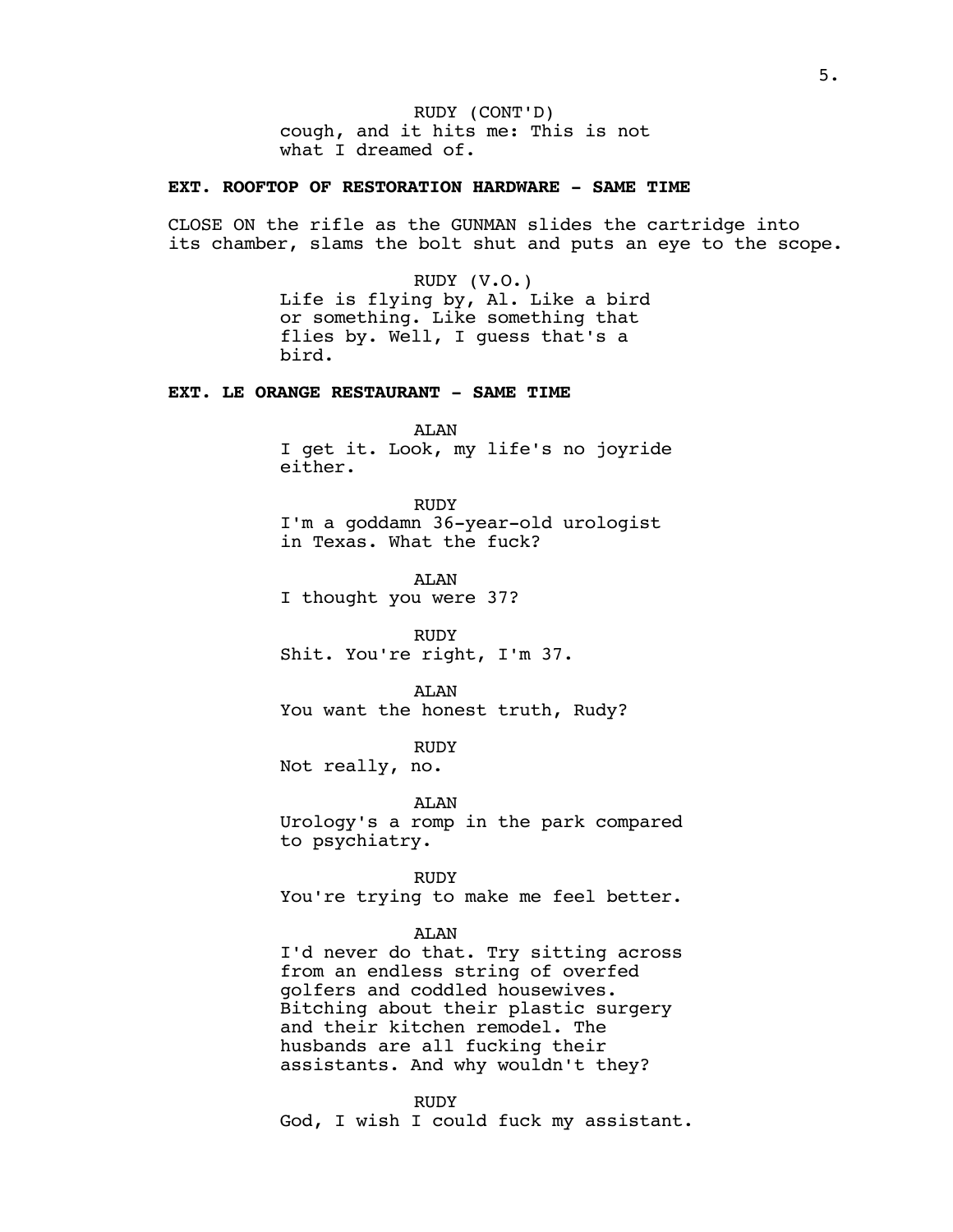AT.AN You don't want that.

RUDY

I used to have everything in front of me, Al. Undergrad at Berkeley. The whole world was exciting.

ALAN

Berkeley?

RUDY Nobody had anything. Nothing. We didn't have "things" in Berkeley. Nobody had things. Or money. We had t-shirts. We were free. Free to be young, free sex, free hip-hop. (then) Completely different than this.

They hear a *CRACK!* from down the street. Alan turns to look. Nothing. He turns back and sees a RED SPOT in the middle of Rudy's forehead, then a streak of blood that runs down to his nose, as he falls face-first into his salad. The OTHER PATRONS quickly realize what's happened and, as pandemonium breaks out,

# **EXT. PLANO POLICE STATION - EARLY AFTERNOON**

Establish. Nice, upscale police station.

ALAN (V.O.) I'm sorry, but I don't know who'd do something like this...

## **INT. PLANO POLICE STATION - DETECTIVES' OFFICE - SAME TIME**

ALAN -- still in shock -- sits at a table across from TWO DETECTIVES. One is Detective ART GILLESPIE.

AT.AN

Sure, there were people who thought he was annoying. I did.

GILLESPIE Did he owe anybody money? Anybody owe him money?

ALAN

I don't think so. His practice was doing well. He was bored. He wasn't crazy about his girlfriend. I don't think he really liked her.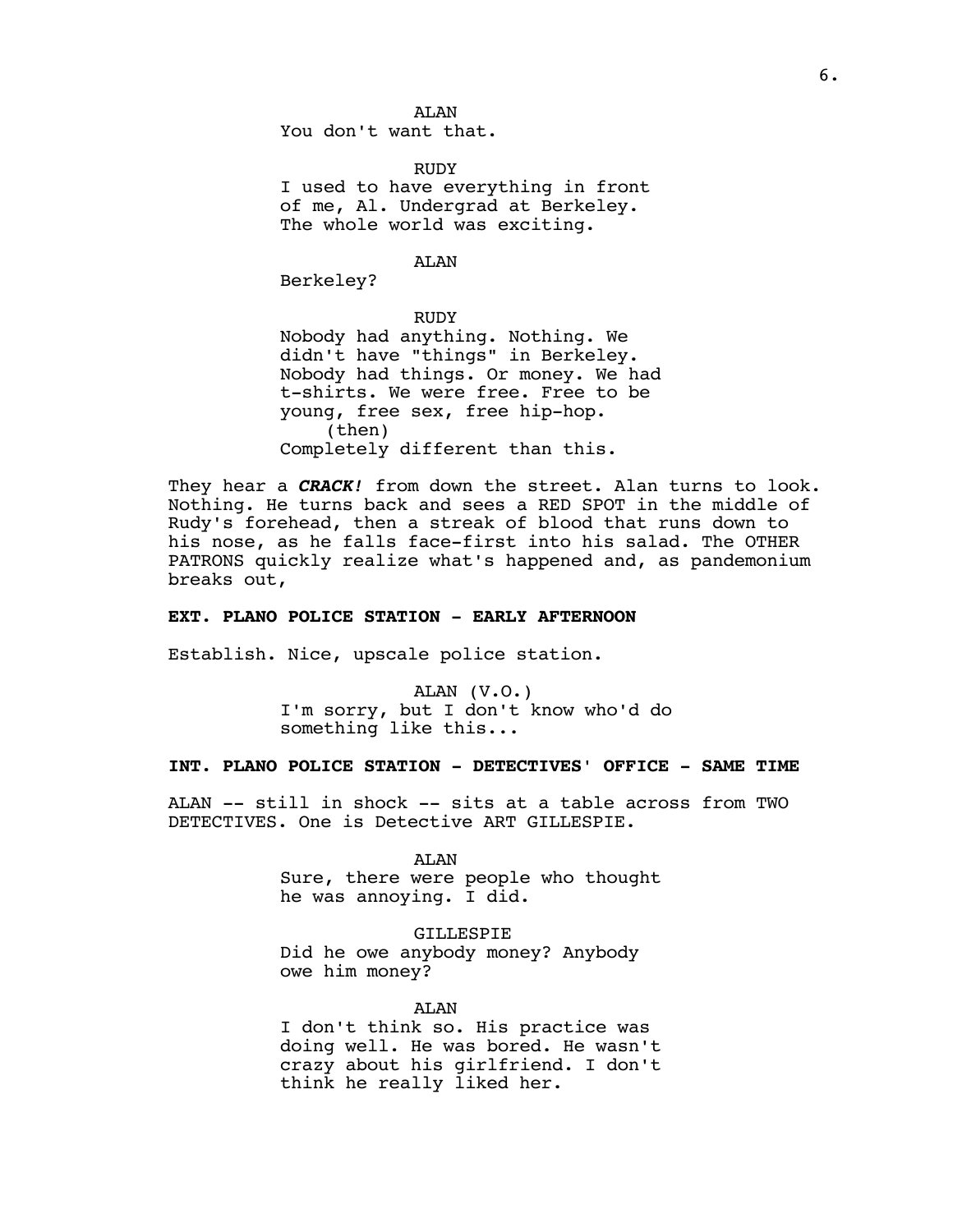DETECTIVE You think this woman might've wanted to kill him?

AT.AN (shakes his head) Nah. From what Rudy said, she doesn't sound ambitious enough.

## GILLESPIE

(standing) Okay, Dr. Westbrook, if you think of anything else, let us know.

Gillespie hands Alan his CARD.

DETECTIVE #2 (standing) Oh, and... we'd appreciate if you didn't go anywhere without letting telling us, huh?

ALAN Am I a suspect? 'Cause I was sitting right there.

DETECTIVE #2 (opens the door) Just for further questions.

## ALAN

Right.

He stuffs the card in his shirt and exits.

**EXT. MEDICAL OFFICE BUILDING - LATER**

Establish high-tech, lotta glass.

# **INT. RECEPTION AREA TO ALAN'S OFFICE - SAME TIME**

Sleek. A fish tank, leather chairs, a couch, a Receptionist Window. An ignored TV dribbles out a stock market report. One client, a small man -- GORDON MELMAN -- 25, sits alone at the end of a couch, practically blending into it. Alan ENTERS, still somewhat shell-shocked, crosses through without noticing Gordon. A voice calls out from the back office.

# SHELLEY (O.S.)

Alan!

The door beside the Receptionist Window opens and Receptionist SHELLEY RODRIQUEZ, 40, bursts out and embraces him.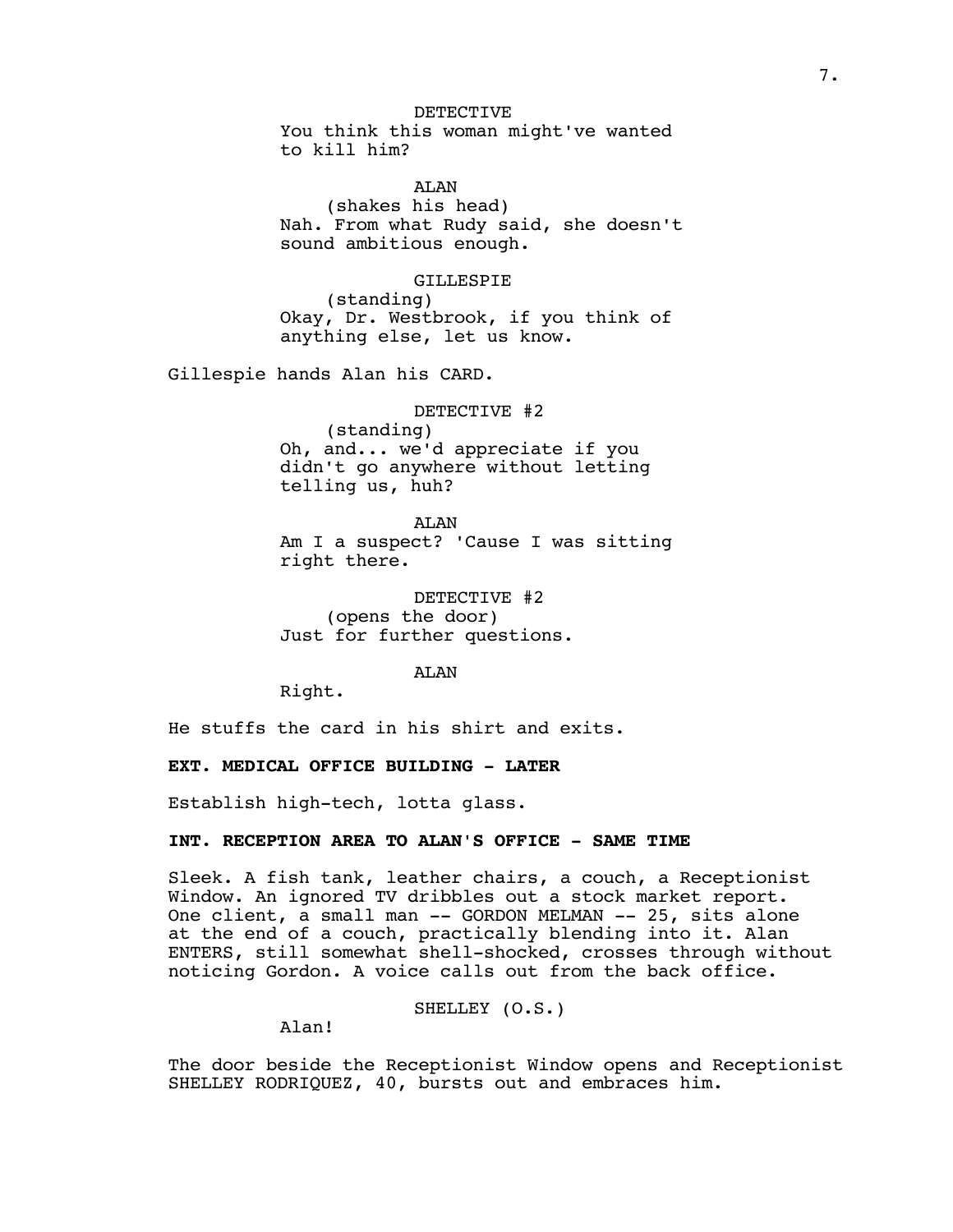SHELLEY (CONT'D) Oh my God, I heard. Are you all right?

ALAN Yeah. A little... rattled, I guess.

SHELLEY (still hugging him) Poor Dr. Poellinger. Gunned down in

broad daylight.

ALAN

Right.

He waits for her to release him. Then,

ALAN (CONT'D)

Okay...

She lets go and stands back.

#### SHELLEY

It's a travesty. Who would've ever thought someone could get shot in the head like that, right here in Dallas?

Alan thinks about that, decides to let it pass.

AT.AN

You okay?

#### SHELLEY

I'm sorry. I'm just... well, after the break-in, and now this. I'm a mess. (composes herself) Anyway, I cleared your schedule. Canceled everything so that --

GORDON (O.C.)

Dr. Westbrook?

The little man on the couch is standing now.

## SHELLEY

(to Alan) Oh, that's right. Gordon showed up.

# ALAN

(turns to him) Gordon. Listen, today isn't good.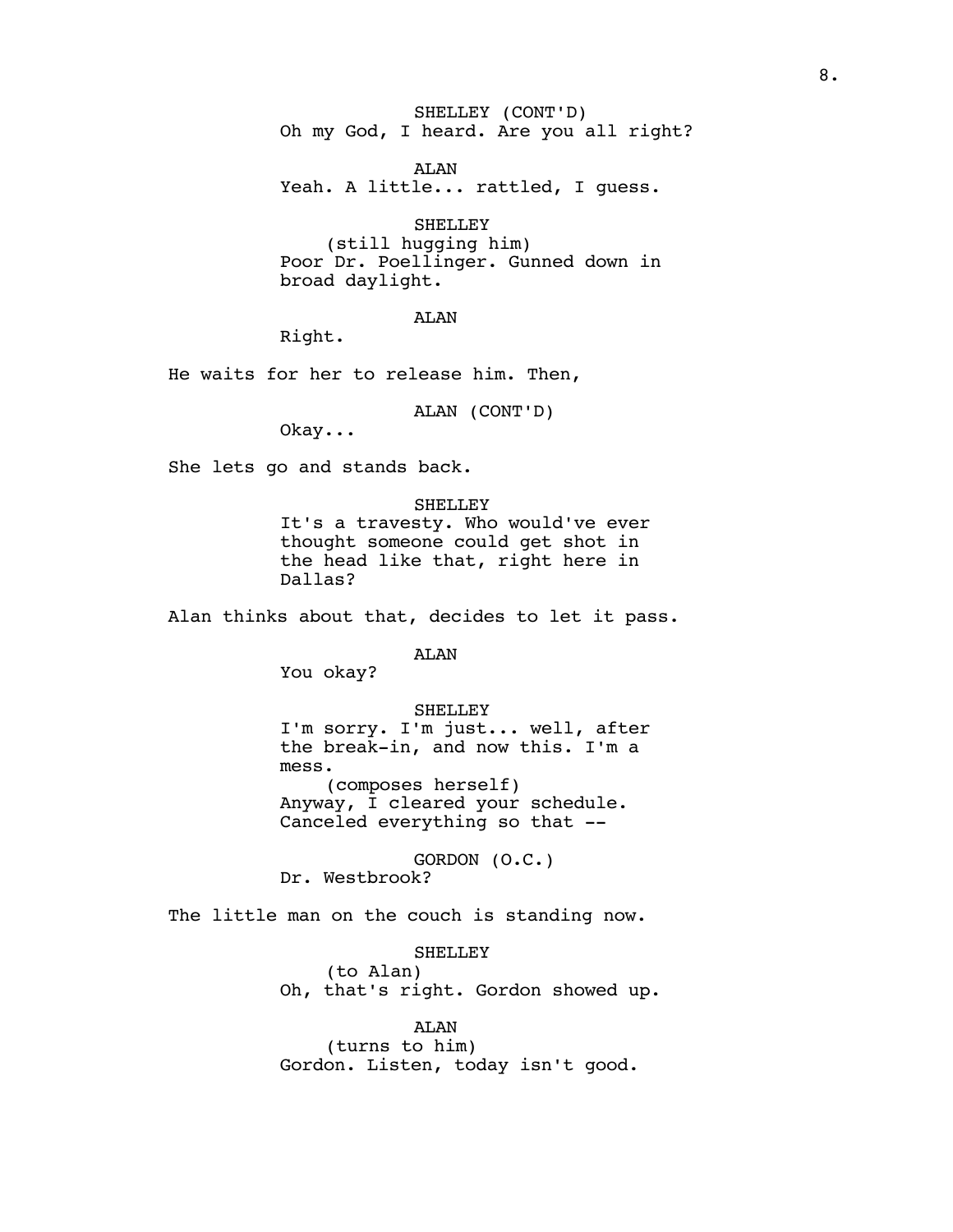## GORDON

Boy, no kidding. Today's the worst. Anxiety is about an eight or nine. Then somebody killed my urologist. Which doesn't even make sense. A urologist? I mean, a psychiatrist, I get. But a urol --

#### ALAN

Look, Gordon, you'll have to make an appointment for later in the week.

GORDON

Right, right... but I thought maybe fifteen minutes would be okay, 'cause the anxiety is very high and now I'm worried about you.

#### AT.AN

Me?

SHELLEY (O.C.)

(gasps) Oh my god...

Alan turns to see Shelley looking at the TV, her hands on her face. There's a STILL of AN ATTRACTIVE BLACK WOMAN as a news story plays out.

> TV REPORTER'S VOICE ...outside the high rise where Vander had an apartment on the 20th floor. Her body was found early this morning in front of the building, and though Dallas police are not confirming at this hour that Vander took her own life...

Alan walks to the TV, where THE REPORTER addresses the camera.

TV REPORTER'S VOICE (CONT'D) ...a police spokesperson has acknowledged that a note by Vander was found in her apartment...

ALAN Suicide? No, no, no...

Alan turns abruptly and crosses for the back. Gordon and Shelley follow.

# **INT. ALAN'S OFFICE - CONTINUOUS**

He moves to his COMPUTER to pull up client files. But the screen remains blank. Shelley and Gordon appear at the door.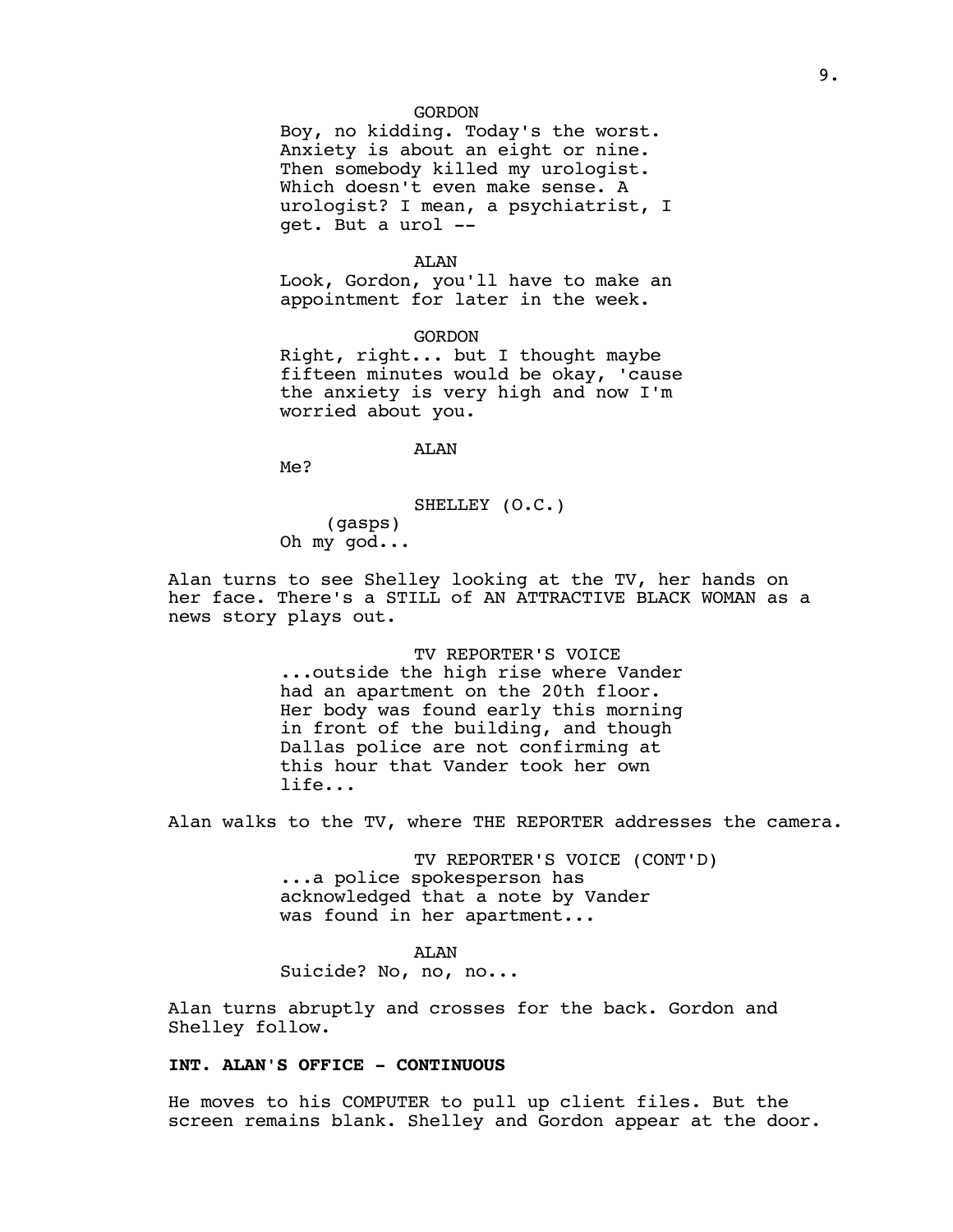**SHELLEY** They trashed the mainframe, those kids, whoever broke in...

As she moves to the FILE DRAWERS behind his desk, pulls out a lower drawer and starts to search the HARD-COPY FILES,

> SHELLEY (CONT'D) I've been trying all morning to get the computers back up. It's just...

Alan moves to the drawer, quickly fingers through the files.

ALAN (as he does) ...Stillwell, Teller, Thomas... Weddington... (he looks at her) It's not here. The Vander file's gone.

Gordon gasps from the doorway. They see him, then turn back.

SHELLEY Why would someone take it?

GORDON Probably 'cause she didn't kill herself. Probably 'cause somebody killed her and they gotta cover their tracks. I gotta feeling 'bout this.

ALAN

Okay, Gordon, your speculation isn't helping. You have to go home.

GORDON (crushed) Oh. Well, all right.

# **EXT. MEDICAL OFFICE BUILDING - MOMENTS LATER**

Gordon trails Alan out of the building into the PARKING LOT.

GORDON

Boy, I knew something like this was gonna happen 'cause a that dream I had. 'Cept, in the dream, they shot you and threw my proctologist outta window.

ALAN (stops) Okay, Gordon, that doesn't mean... anything. (MORE)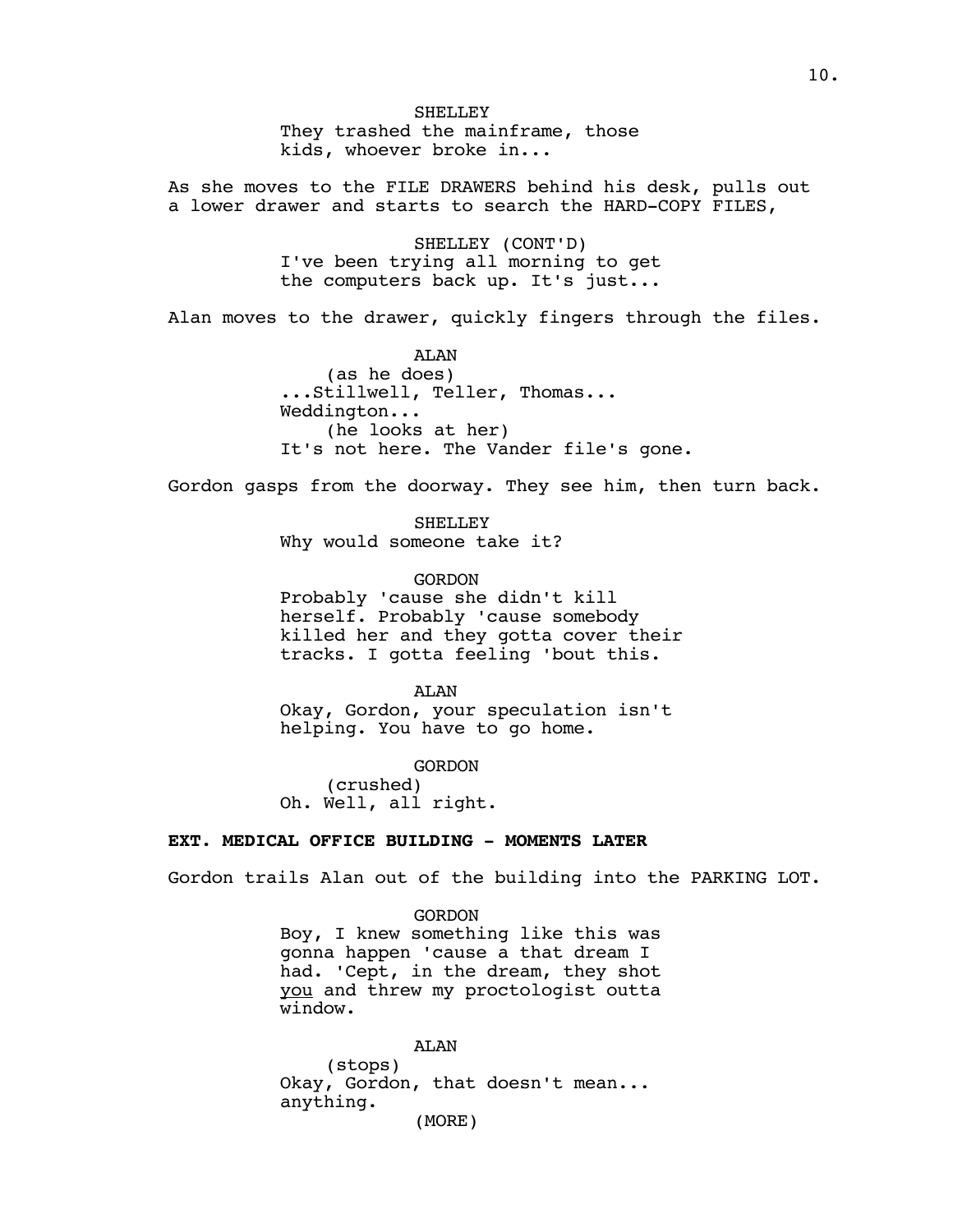ALAN (CONT'D) Your "premonitions" aren't really premonitions, remember? We talked about this. Now I want you to listen closely... (firmly) Go. Home.

A beat. Gordon looks at him.

GORDON

I pushed too hard. You hate me now.

ALAN

(a sigh) No, Gordon, I don't hate you. I'm irritated, yes. But it doesn't mean I hate you. People can care about each other and still be irritated.

GORDON Oh yeah. But you're okay, right?

ALAN

I'm fine.

**SFX: LOUD BANG** from down the street.

Alan drops to the ground. Gordon looks curiously at him, then down the street, then back to Alan.

> **GORDON** It was the back-lift on a truck. You seem a little jumpy.

Alan looks, and then gets to his feet.

ALAN Go home, Gordon.

GORDON

Right.

Gordon nods and looks at him sadly before moving off. Alan opens the door to his BMW, gets in.

# **INT. ALAN'S CAR - CONTINUOUS**

He starts the car. His phone buzzes, as he buckles up, he pushes the Bluetooth to answer.

AT.AN

(weary) Hello, Beth...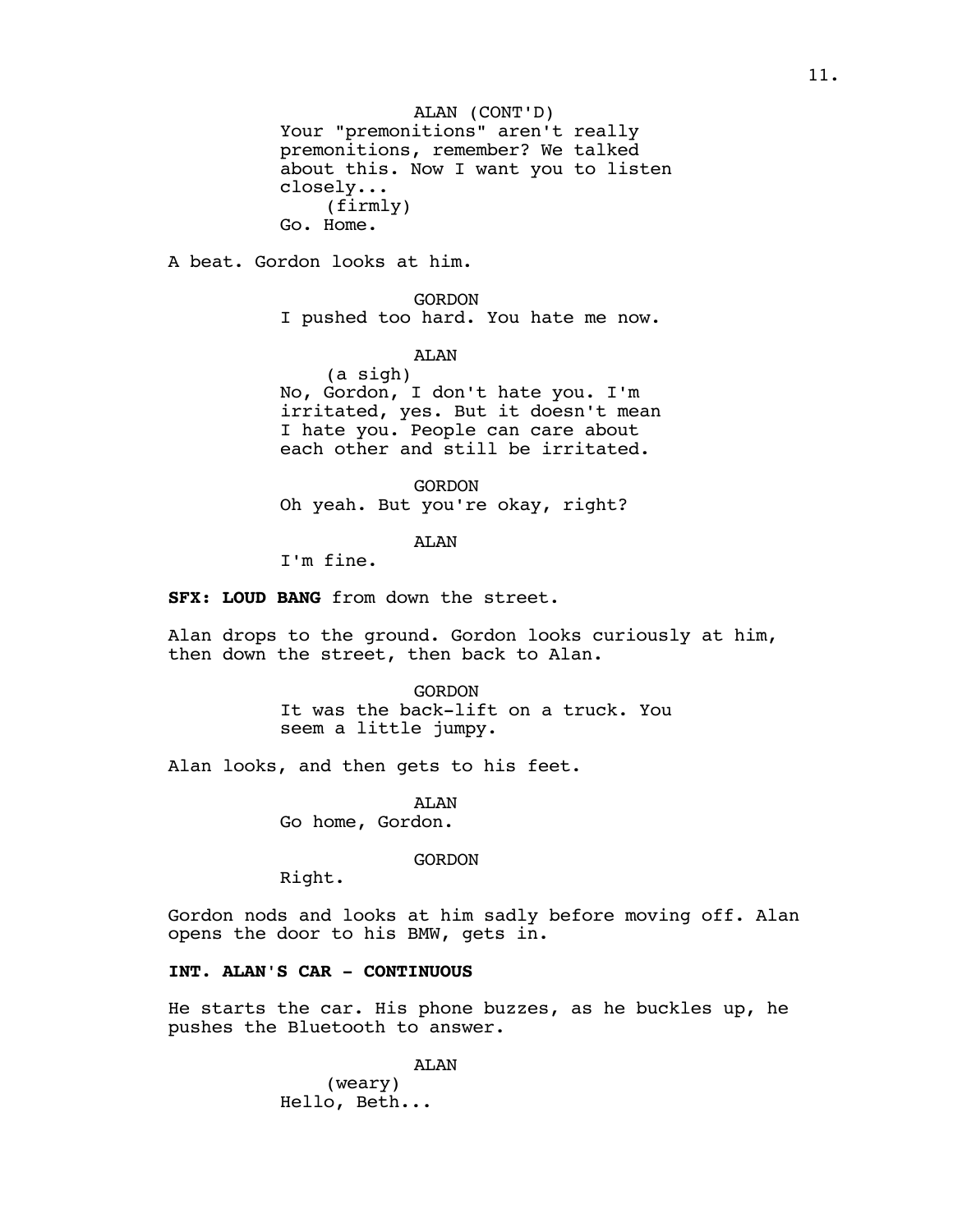BETH ON PHONE It's the sixth of the month, Alan.

ALAN Well, take a Midol and call me on the tenth.

BETH ON PHONE Alimony check's supposed to be here by the third.

ALAN Worst day of my life, nice of you to ask.

He puts the car in reverse, about to back up, checks the rearview and sees a FORD TAURUS STOPPED behind him.

> BETH ON PHONE So, is this your accountant fucking with me again?

ALAN Beth, trust me, Carl's more afraid of you than I am.

BETH ON PHONE I'm serious, Alan.

#### ALAN

(watches the rearview) So am I. The mention of your name, Carl turns white. And he's black.

BETH ON PHONE I honestly don't miss your sense of humor.

Alan sees a scruffy-looking MAN get out of the car.

#### AT.AN

Look, it's probably just a post office thing.

## BETH ON PHONE

I need that check, Alan. You don't know what my life is like. The housekeeper is out sick, the wifi is down, the Lexus is clicking again...

ALAN My God, I had no idea things were that bad.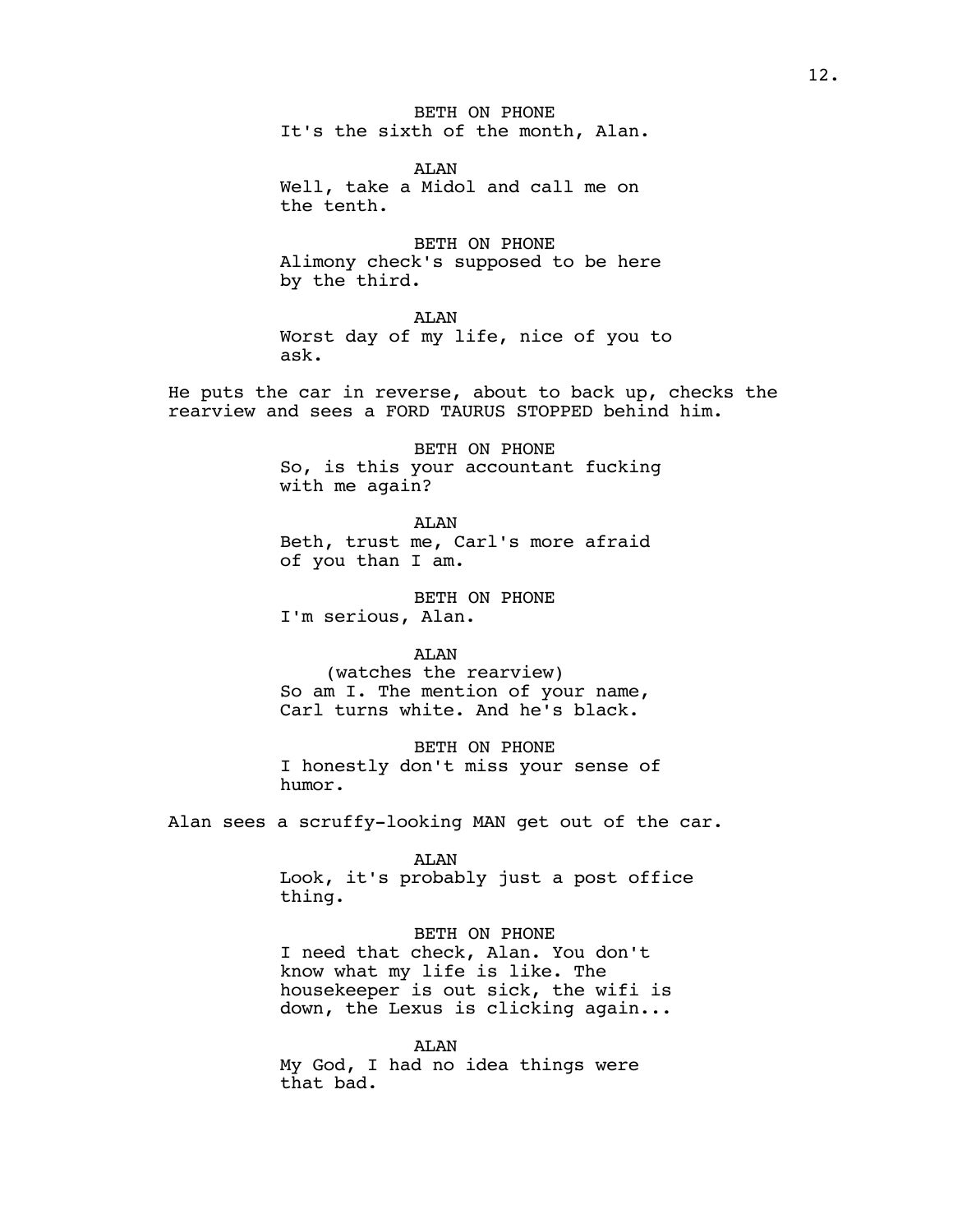## BETH ON PHONE

Fuck you.

He checks his sideview and sees the man come around the front of the car... something METAL low at his side. A gun?

#### ALAN

Shit!

He drops the phone and punches the gas.

# **EXT. PARKING LOT - CONTINUOUS**

His car BLASTS BACKWARD INTO THE TAURUS, as the man dives out of the way, FIRING A ROUND that SHATTERS ALAN'S DRIVER-SIDE WINDOW, narrowly missing Alan's head. The man starts to get up. Alan knows he's a sitting duck. He throws the car into DRIVE and punches the gas again. The man FIRES OFF A ROUND that SHATTERS THE BACK WINDOW, as the CAR PLOWS OVER THE HEDGE in front of the parking space, through a BUS BENCH on the sidewalk and FISHTAILS out onto a BUSY BOULEVARD, where it SWERVES to miss ONCOMING TRAFFIC and then flies wildly INTO A PARK across the street. PEOPLE SCATTER as the car flies through the park, finally emerging out the other side and slamming into a tree. A moment later, the car door pops open and Alan crawls out. He thinks to grab his phone before he gets up and runs. And runs and runs.

# **INT. PLANO POLICE STATION - A MOMENT LATER**

A PHONE RINGS on a desk (A LAND LINE) in the busy squad room. DETECTIVE GILLESPIE picks up.

> GILLESPIE (to phone) Gillespie here.

## **EXT. ALLEY - SAME TIME**

ALAN is crouched behind a dumpster, still breathing hard from the vigorous run.

AT.AN

(into phone) It's Alan Westbrook. Someone just tried to kill me. Something's going on. They killed Rudy, but they... it was me. They were trying to kill me. Whoever it is... it has something to do with Leslie Vander!

# **INTERCUT WITH:**

GILLESPIE Where are you?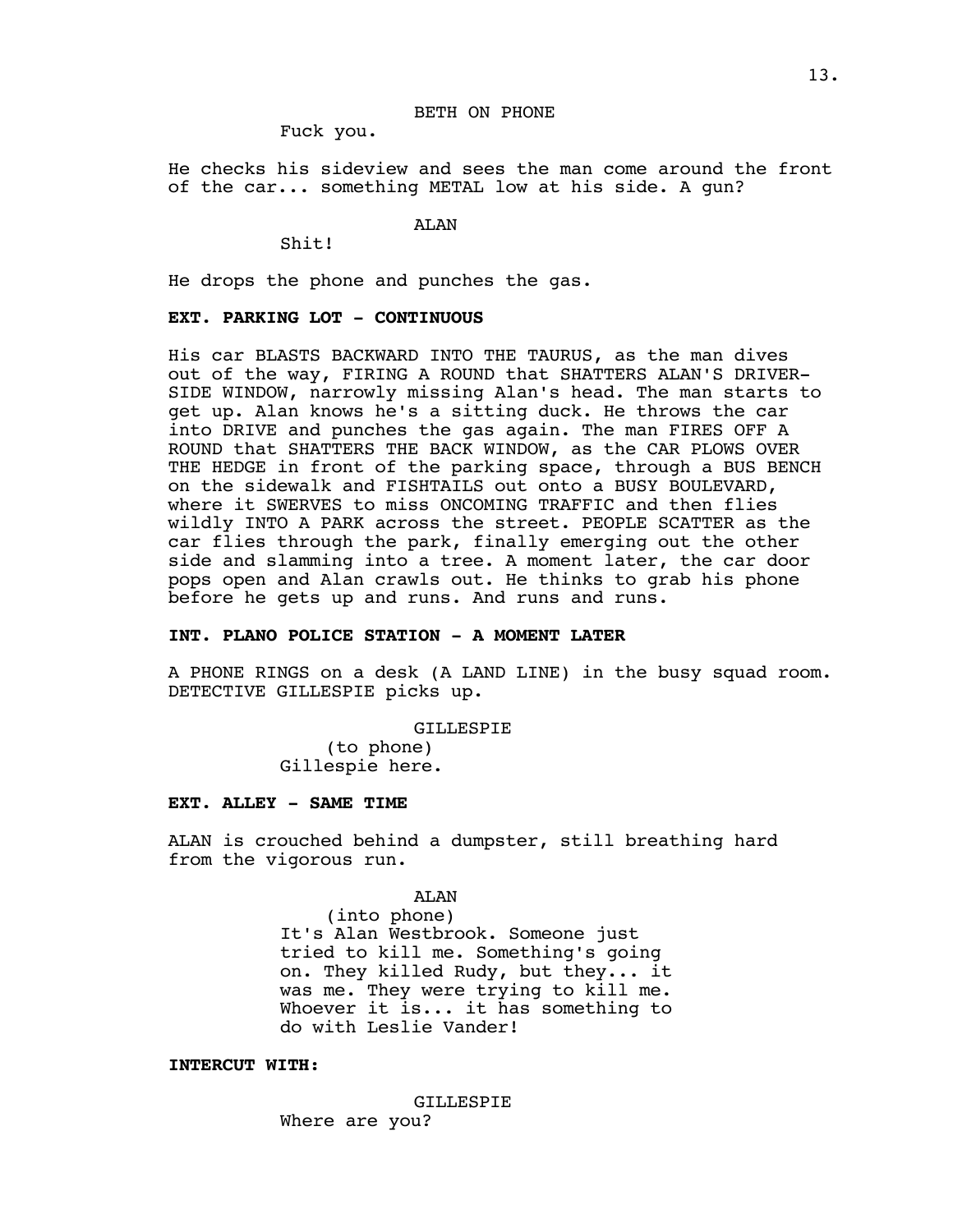GILLESPIE There's a Starbucks at Elm and Terrace. Five minutes.

AT.AN Right, five minutes.

GILLESPIE My cell's on the back of that card.

ALAN

(checks it) Okay.

GILLESPIE And listen... it'll be okay.

# **STAY WITH GILLESPIE:**

He hangs up and grabs his coat, while ANOTHER COP at a desk nearby, gently, suspiciously, hangs up (UNSEEN by Gillespie). As Gillespie heads out, the other Cop takes out his cell.

> **COP** (quietly into cell) Elm and Terrace. Starbucks. Now.

# **INT. STARBUCKS - A MOMENT LATER**

ALAN slinks into the store. IT'S CROWDED, he moves toward a window seat and is about to sit, when he sees a BADLY DAMAGED FORD TAURUS pull up across the street. From Alan's POV, we see the scruffy-looking GUNMAN get out of the car. Shit. Alan crosses quickly to the side of the counter where he's met by a TALL BARRISTA who steps in front of him.

> BARRISTA Can I help you, sir?

AT.AN I need to use the back door.

BARRISTA Right, right. But it's for employees only.

Alan glances out the window and sees the Gunman crossing the street for the Starbucks. He turns to the Barrista.

> ALAN Look, I gotta use that back door.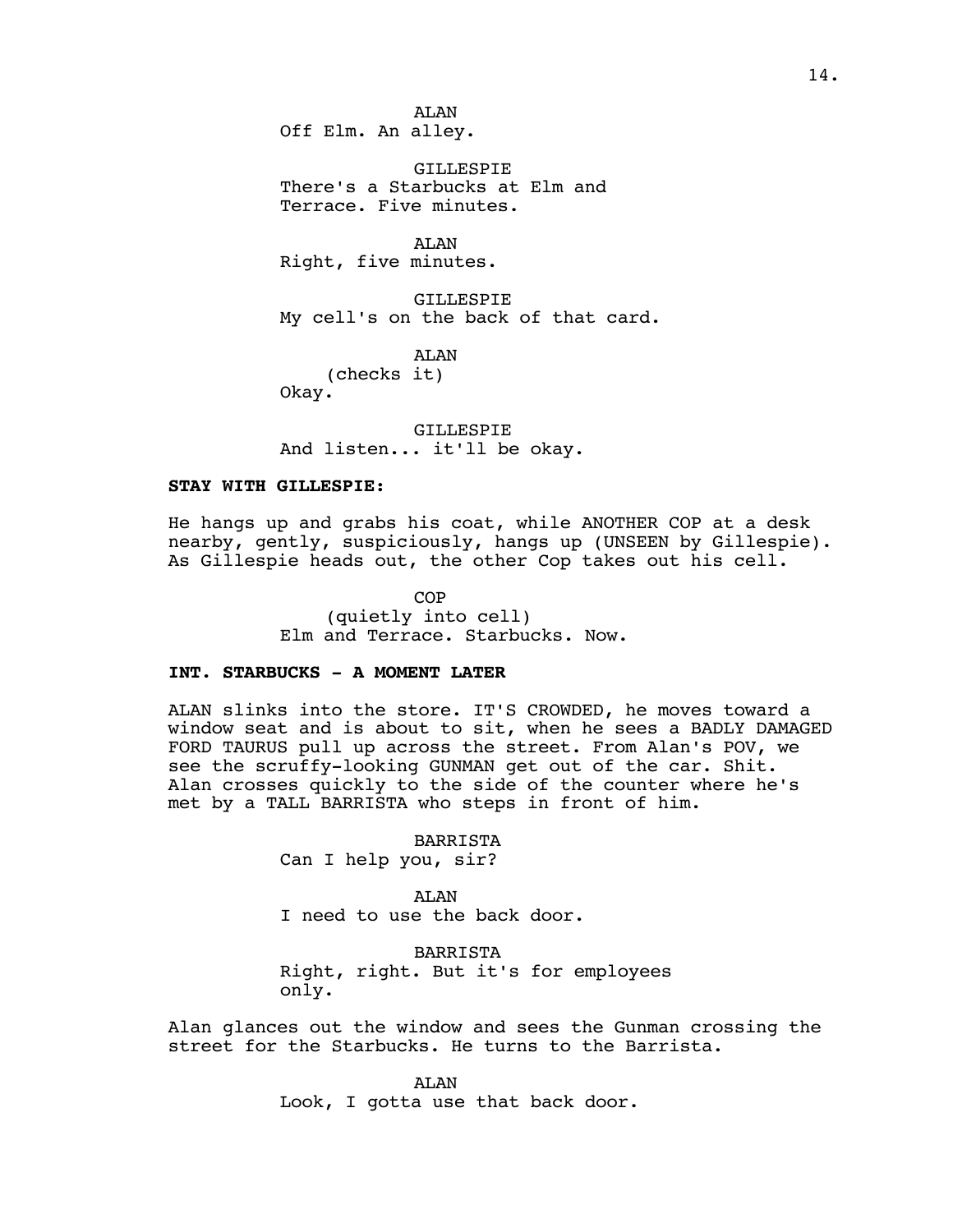BARRISTA I hear ya, bro. But I'll catch shit from the Jam.

ALAN

The Jam?

**BARRISTA** Manager. Gave himself the name. He's like sixteen.

Alan glances again at the window, sees the Gunman step onto the sidewalk and reach for the front door. Alan turns back to the Barrista.

> ALAN Really sorry about this.

> > BARRISTA

'Bout what?

Alan slams his foot into the Barrista's groin.

BARRISTA (CONT'D)

Oooooffff...

As the Barrista doubles over, Alan moves quickly around him.

# **EXT. BACK ALLEY - CONTINUOUS**

Beside the closed back door of Starbucks, a homeless man notices a full cup of coffee on the ground. He picks it up, examines it. Tastes it. This is a good day. He starts to drink, just as the back door blows open and slams into the coffee cup and his face. Alan bolts out and sprints down the alley. Slowly the door swings back, revealing the bum holding a smashed coffee cup to his face, coffee having exploded all over. He lets the cup drop.

> BUM (not surprised) Okay.

# **INT. STARBUCKS - SAME TIME**

The Gunman enters as the Barrista, trying to catch his breath, is attended to by ANOTHER EMPLOYEE. The Gunman looks curiously at the man in pain.

GUNMAN

Nutsack?

BARRISTA

Yeah boy...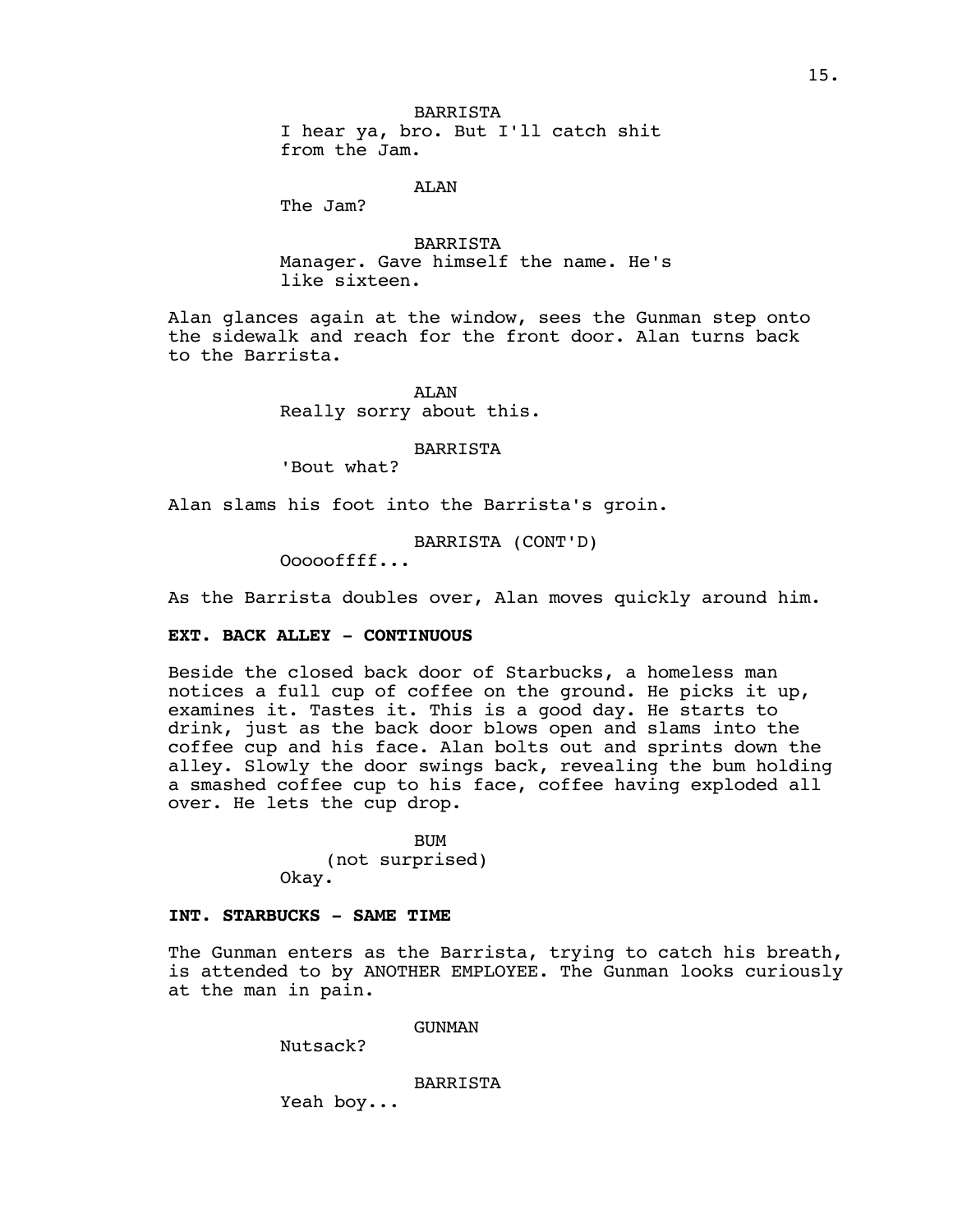## **EXT. ANOTHER SIDEWALK - SAME TIME**

ALAN, still sprinting, passes another alley, turns and sprints to an ABANDONED PICKUP, tilted from a missing wheel. He slumps behind the truck. Breathing hard, he pulls out his phone and hits redial.

> COP (ON PHONE) Fifty-second, Grady here.

ALAN You sonofabitch! You... (then) Wait. Who is this?

COP (ON PHONE) Uh... Sgt. Grady. Who's this?

AT.AN

Wrong number.

He hangs up, pulls out Gillespie's card. Checks the back for the cell number, punches it in, waits, then:

> ALAN (CONT'D) You fucking set me up!

**INTERCUT** with Gillespie in his car:

GILLESPIE Alan? What're you talking about?

ALAN

Fuck you! Your guy showed up at Starbucks! You're a fucking part of this.

### GILLESPIE

I'm not. Look, I don't know where this is coming from. There's somebody on the inside. You're scared, but listen to me -- you gotta disappear. You don't have to tell me where, just disappear. I'll work on it.

ALAN

Disappear?

## GILLESPIE

Don't go home. Don't use anything, nothing electronic. Get rid of your phone, your credit cards. Get out of Plano... out of Dallas. And, whatever you do, stay out of public venues!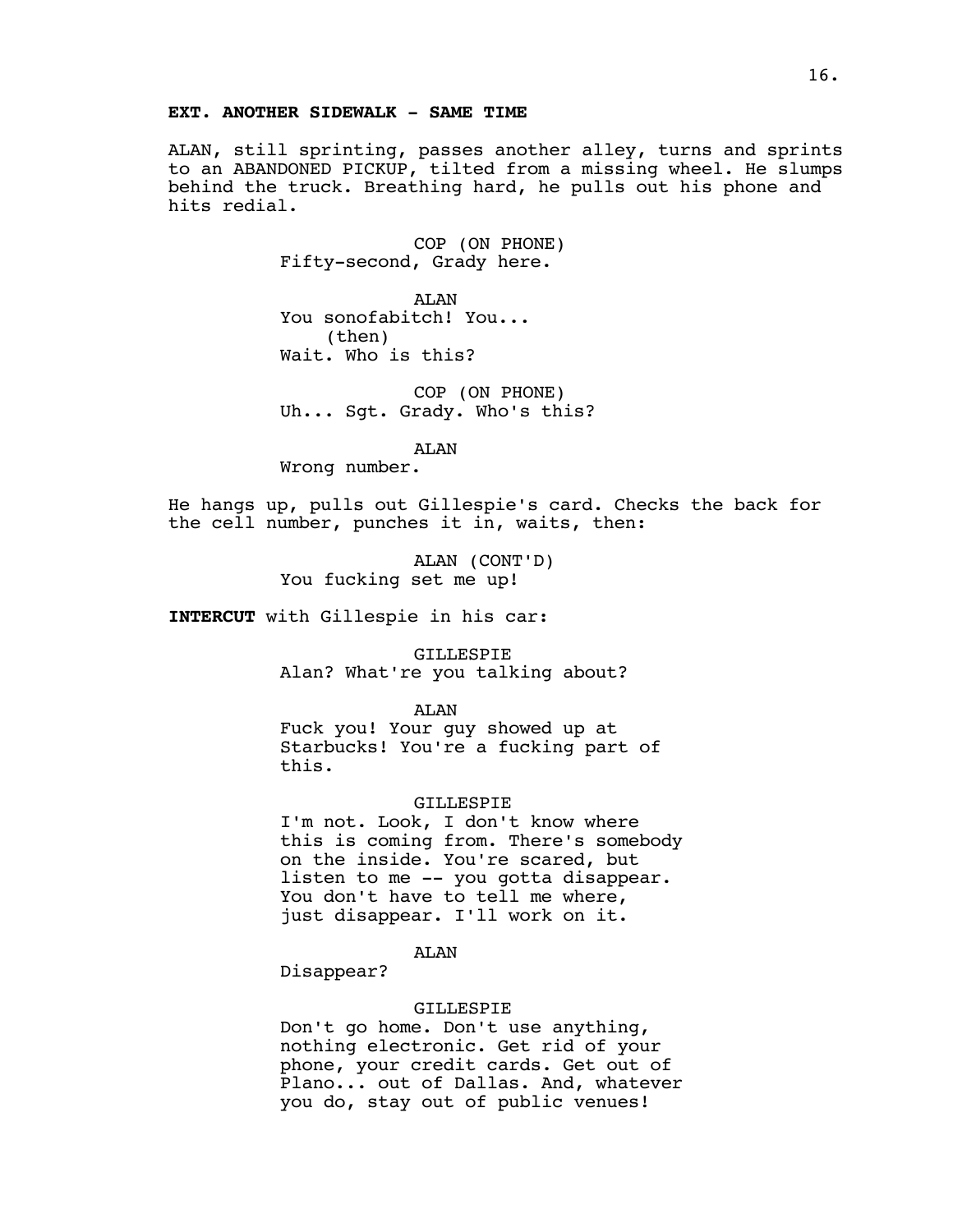# **EXT. DALLAS/FORT WORTH INTERNATIONAL AIRPORT - LATER**

Very public. A CAB stops at the busy curb of a loading zone. ALAN gets out, moves into the terminal.

# **INT. TERMINAL - CONTINUOUS**

He finds an open ATM and slides his card. A banner over the machine says "AmeriTex Bank." As he punches his PIN, the screen shows VIP STATUS. A moment later he takes a thick stack of bills from the machine, shoves them in his pocket.

## **EXT. CARL'S JR. PARKING LOT - LATER**

The GUNMAN'S DENTED CAR is parked.

# **INT. CAR - CARL'S JR. PARKING LOT - DALLAS**

Would-be assassin -- WAYNE DeANGELO -- doesn't look happy as he spoons ice cream out of a cup. Comfort food. His PHONE RINGS, he looks at it with dread, puts the ice cream cup on the passenger seat and picks up.

> WAYNE (nervous into phone) Wayne here.

VOICE (ON PHONE) Listen to me, fuckwit. He's at the airport. Right now.

WAYNE The airport? DFW?

VOICE (ON PHONE) No, dipshit, Heathrow! Get over there. Terminal Three. And make sure this happens!

WAYNE Right. Terminal Three.

Wayne hangs up, tosses the phone aside, throws the car in reverse, jolting the ice cream off the seat onto the floorboard. He slams on the brakes, and looks.

> WAYNE (CONT'D) Caramel fucking pecan...

# **EXT. DALLAS/FORT WORTH INTERNATIONAL AIRPORT - CONTINUOUS**

Alan emerges from the terminal and sees a MAN SLEEPING near a luggage rack. He takes out his CELLPHONE and slips it into the Sleeping Man's coat.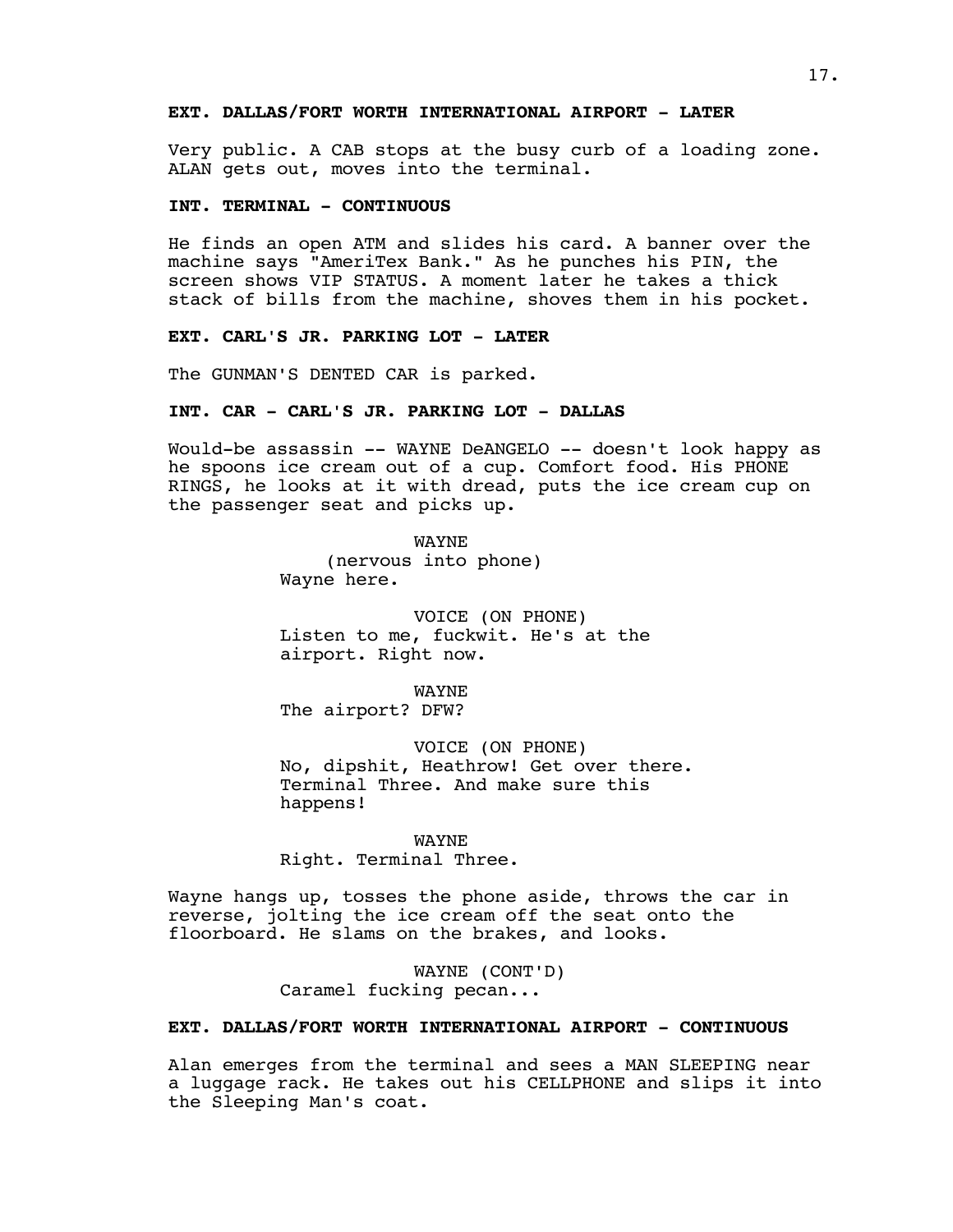As he heads to his waiting the cab, he extracts CASH from his wallet and shoves it in his pocket with the rest of the cash, then stops at a small group of GREASY TEENS.

ALAN

Hey, guys.

# **TEEN**

The fuck you want?

#### ALAN

Well, see, I found this wallet with a bunch of credit cards. But I'm in a hurry, so I thought you might take it to lost and found for me?

He hands his wallet to one of them.

TEEN

Yeah, man. Lost and found.

Alan moves off to his waiting cab and climbs in. As expected, the teens bolt for a spending spree of unrivaled proportions.

# **INT. CAB - CONTINUOUS**

Alan watches them go, then turns back. Now with money in his pocket, his electronics/credit cards gone, the shooter (hopefully) deceived and headed for the airport, he turns to the cab driver.

AT.AN

Roanoke... the bus terminal.

## **INT. BUS - LATER**

ALAN shoves a GROCERY BAG of belongings against the window, leans his head against it.

# **EXT. INTERSTATE 114 - MOMENTS LATER**

From a distance, we see the bus headed west out of Roanoke, Texas, headed our way. As it blasts past us, it sounds a little like a GUN SHOT.

## **EXT. MEDICAL OFFICE PARKING LOT - ALAN'S DREAM**

FLASHBACK to the window of Alan's BMW shattering.

## **INT. BUS - CURRENT**

Alan jolts awake in his bus seat, shakes it off. A CORPULENT MAN next to him is reading the paper.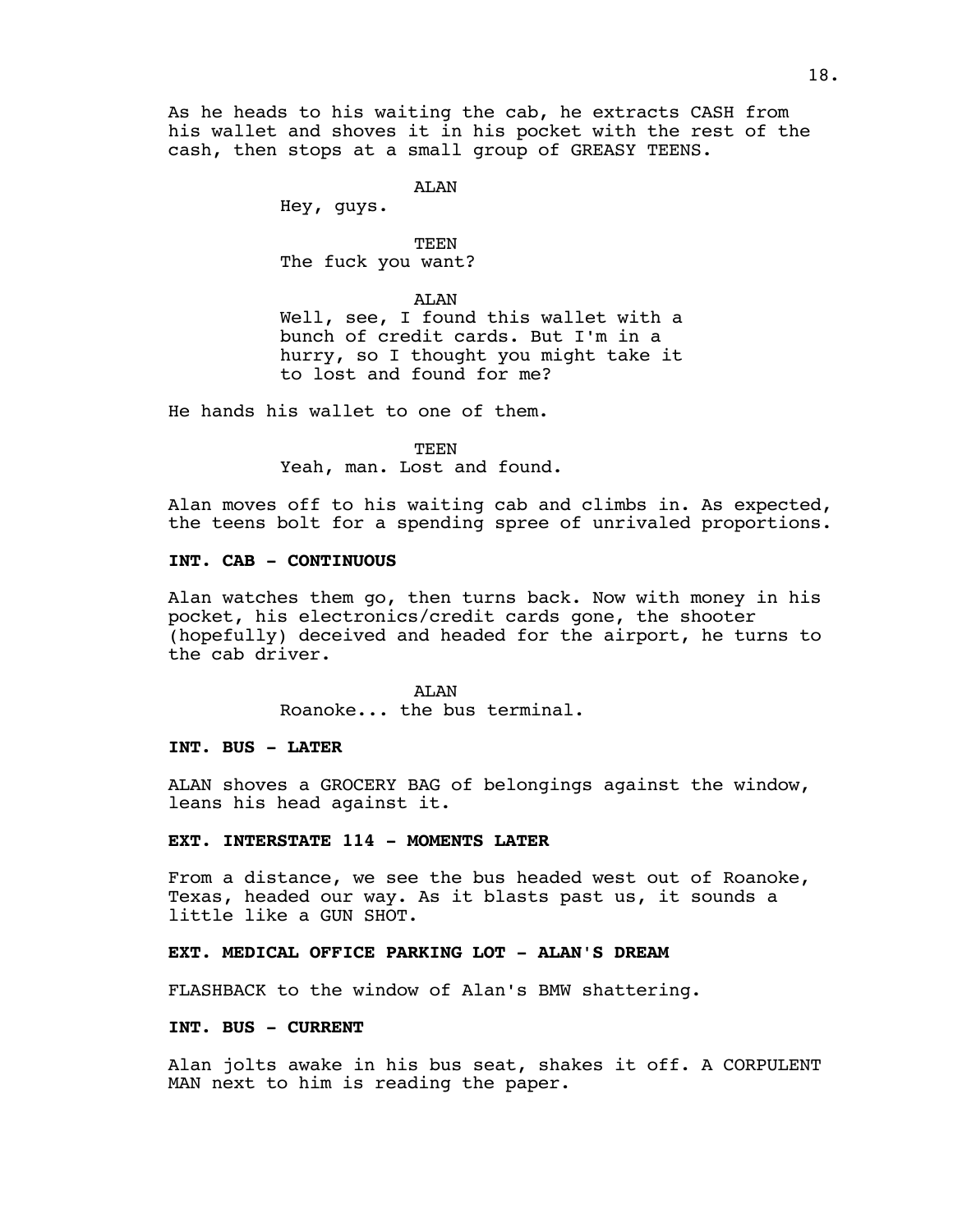Alan turns to the window, watches the Texas landscape stream by when he notices on the metal rim of the window a metal plaque that says, "Coach Assembled by Janssen & Company."

> MAN  $(0.C.)$ You want sports?

Alan snaps out of it, turns to the guy with the paper.

ALAN

Sports?

MAN The sports section. I'm done.

ALAN

No. Thanks.

MAN Carl Garrett. Who do I have the pleasure...

He reaches over, offers Alan his hand.

AT.AN

Oh. Uh... (shaking his hand) Alan... Janssen.

MAN So where ya headed, Alan Janssen?

ALAN No place really.

MAN No place? Then you shoulda just stayed where you were.

He laughs.

### ALAN

No, just... going to California. A little vacation. Never been.

MAN California. Not that great. Lotta flakes out there... all upset about summer being hot.

ALAN

Right.

The man reopens the paper.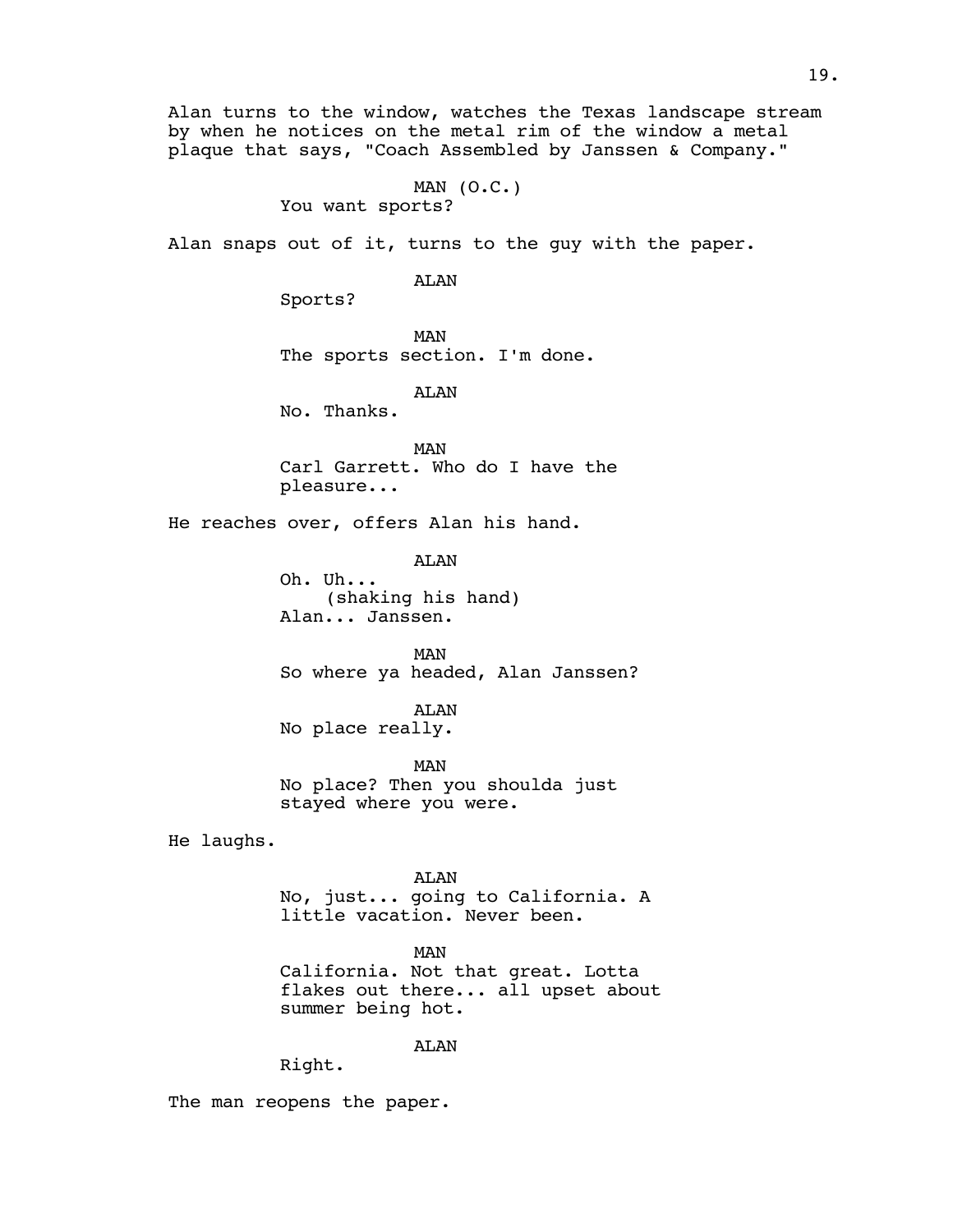(looking at story) Shame 'bout this weather girl, huh. In Dallas. Vander. I don't understand why these people, this woman, a looker like that... she jumps off a balcony. Why inna hell does somebody do that? Got her whole life...

Alan nods and turns back to the window, remembering.

# **INT. ALAN'S PLANO OFFICE - FLASHBACK**

LESLIE VANDER, the beautiful black woman, alive, sitting across from Alan. She's been crying.

### LESLIE

...in my mind somewhere, I know it's not as bad as all that. Just... sometimes it seems pointless. I don't know where I'm at... a treadmill. Like I'm on a treadmill...

#### ALAN

And you haven't thought about hurting yourself?

LESLIE Hurting myself? You mean suicide? (shakes her head) No. Not something I could do. Too big a step. I'm too narcissistic. Howard Beale, right: "I'm on TV, dummy."

ALAN

(smiles) And you're consistent with the Effexor?

#### LESLIE

(nods) Mornings aren't so bad anymore. I'm feeling better. Honestly.

## **EXT. BERKELEY BUS DEPOT - DAY**

Seedy. ONE BUS pulls out, ANOTHER BUS pulls in, as ALAN EMERGES, his grocery bag under his arm.

## **MAIN TITLES**

## **MUSIC COMES UP AND OVER:**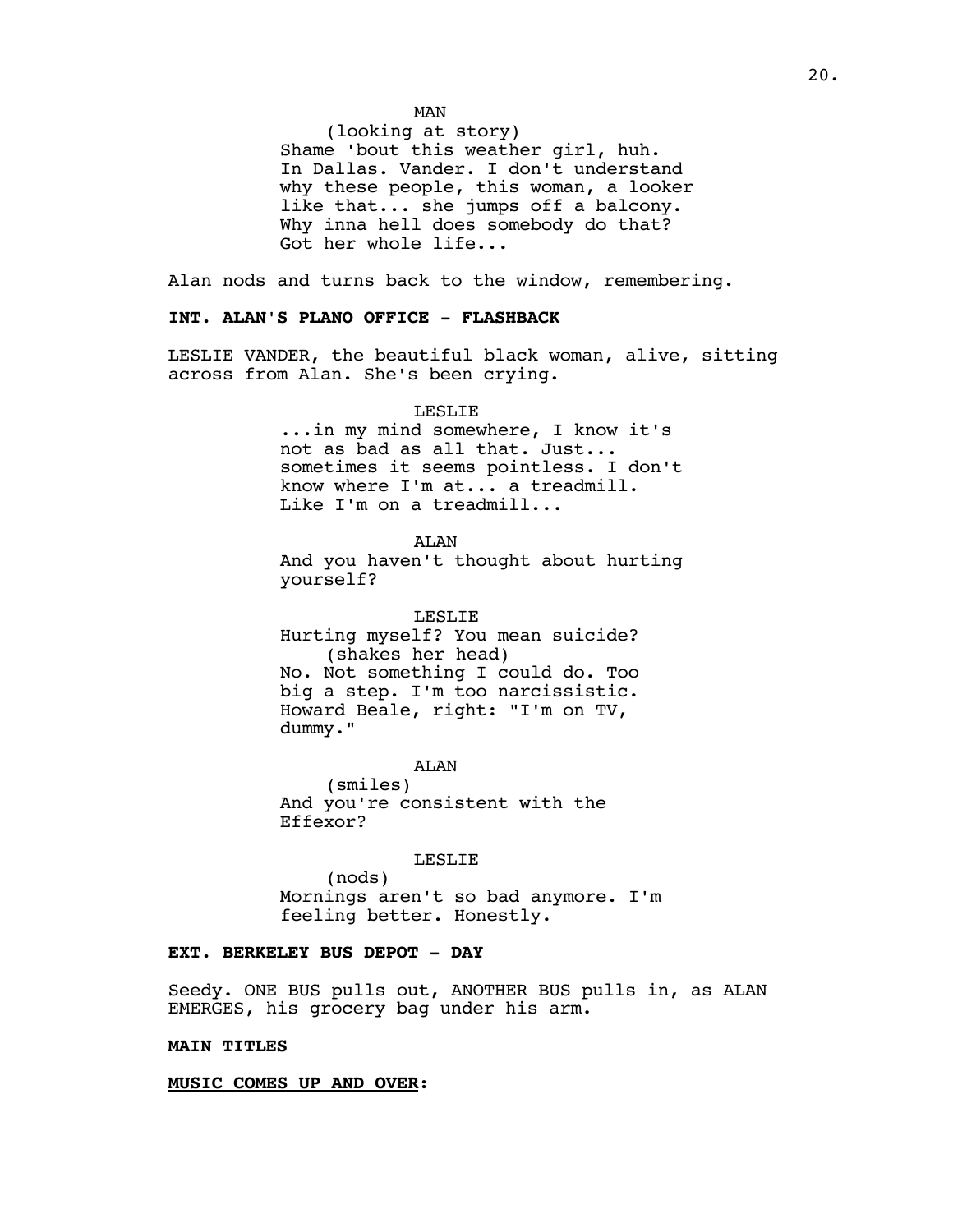COLLEGE KIDS OF EVERY MAKE/COLOR pass with backpacks. Verdant trees nestle Victorian homes and uproot aging sidewalks. HOMELESS PEOPLE and ADDICTS lounge in People's Park. Downtown is rich with aging health food stores, book shops, head shops, bike shops, coffee shops fronted with tables and ACADEMIC TYPES among many, reading or talking politics, philosophy, poetry. THE UNIVERSITY itself is cradled by the city. Brick buildings among towering eucalyptus, birch and oak trees. This is the incubator of free thought, the seed of dissent, catalyst to the unrest of the '60s. The opposite of Plano.

# **EXT. SIDEWALK COFFEE SHOP - DAY**

ALAN sits at a sidewalk cafe, looking slightly more relaxed. He's perusing the CLASSIFIEDS. Around him are STUDENTS on cellphones, AN ELDERLY HIPPY, A COUPLE OF BIKERS, a sleeping bandana-ed DOG. Alan circles something in the paper and then starts to unfold a MAP of Berkeley.

## **EXT. APARTMENT COMPLEX- DAY**

He stops on the sidewalk in front of a shabby Apartment Complex, probably built in the '50s. Doesn't look like it's been kept up, a "FOR RENT" sign in front.

#### **MUSIC FADES UNDER**

## **INT. APARTMENT - MOMENTS LATER**

A Studio Apartment any undergrad would be proud to call home. ALAN ENTERS, followed by an elderly man, STANLEY TROTTMAN. Alan looks around.

ALAN

Pretty small.

STANLEY Last available unit.

ALAN Isn't this how they raise veal?

Suddenly an attractive woman, about 30, appears at the open door. KATE HALEY.

> KATE Stanley, the step on the stairway is still loose. This is the third time I've asked you to fix it. (notices Alan) Sorry to interrupt.

> > ALAN

It's okay.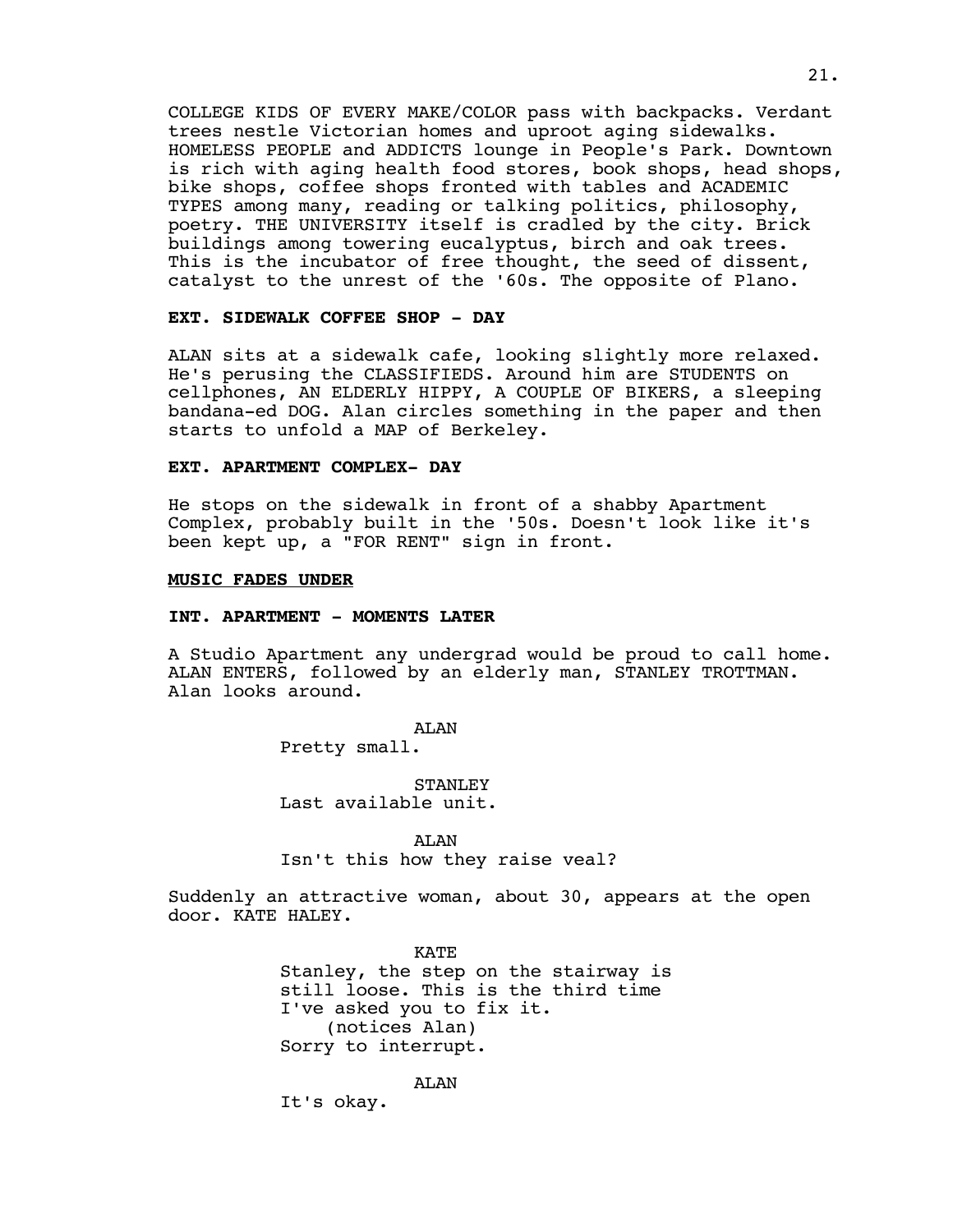**STANLEY** Lemme get my toolbox.

Stanley EXITS, mumbling something about his busted balls. Kate turns to Alan.

KATE

So, you're thinking of moving into Shangri-La, huh?

ALAN

Yeah. Always been a dream of mine.

KATE

So, what's your story?

ALAN

My story?

## KATE

Well, you don't look like a student. You're wearing an expensive suit that seriously needs dry cleaning. You're past due for a shave and you're carrying a worn-out grocery bag like it's full of drugs.

ALAN Drugs? Sort of a leap, don't ya think?

KATE So, what is it? What's going on?

ALAN

Nothing. Just hit a little rough patch is all. Need to figure out things. In my life.

KATE

Rough patch, huh? Boy, that sure doesn't sound suspicious.

ALAN You always this... inquisitive?

KATE

You mean nosey?

ALAN That's a better word.

KATE Yeah, I am. I wanna know who's living across from me.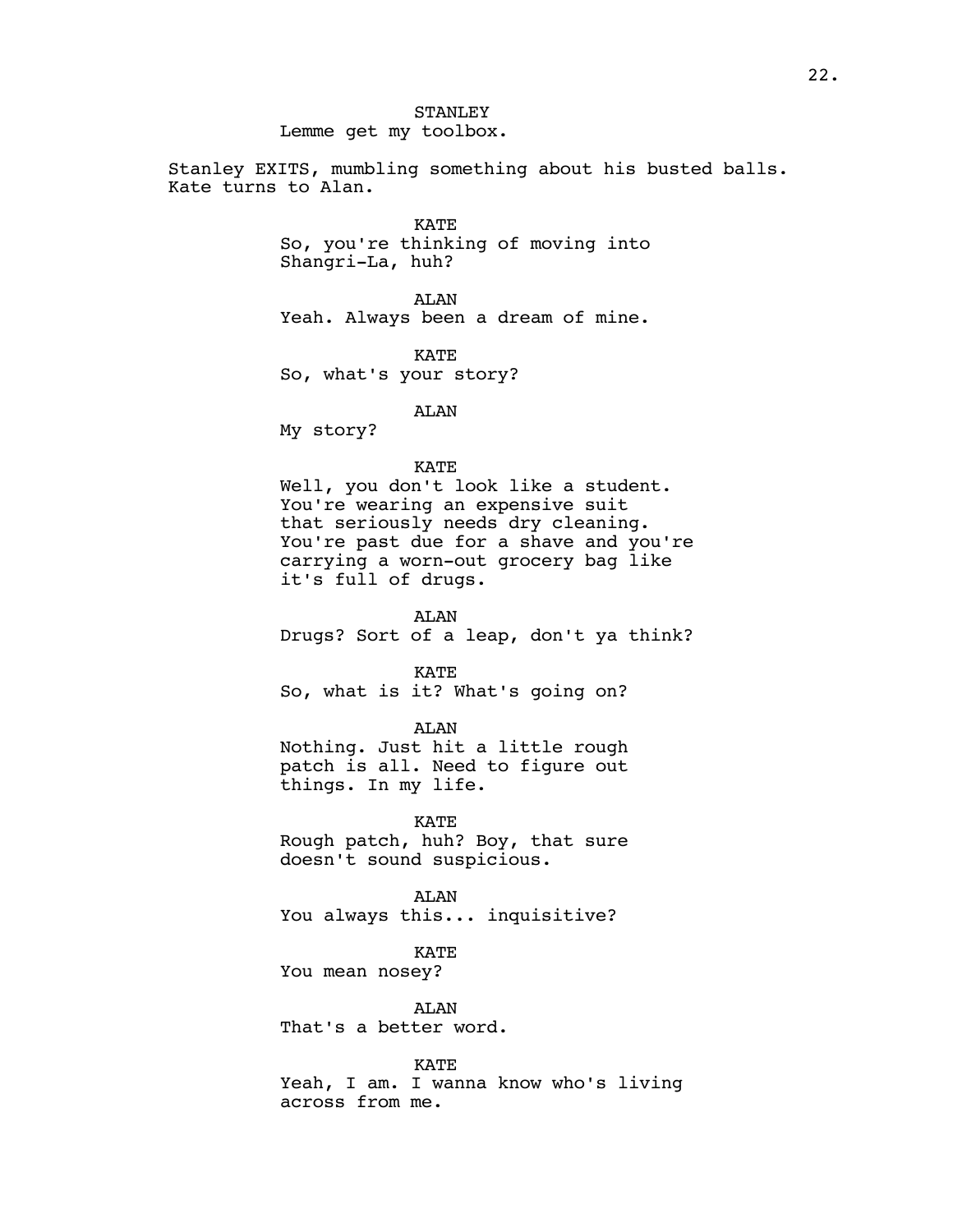ALAN And you think maybe I'm, what, a murderer, a sexual predator, what? KATE Haven't made up my mind. But it is the #MeToo era, in case you just crawled out from under a rock. AT.AN "Me Too"? That's where you include other people in things, right? KATE No, it's... (stops) Ah, a joke. (smiles) I'm Kate. Kate Haley. She extends her hand. He takes it. ALAN Alan West -- Janssen. KATE West-Janssen? ALAN (shit, shit) No. No. Just Janssen. West is my middle name. KATE Uh-huh... (squints at him) So, what is it you do for a living? ALAN (guarded) Nothing really. Just, you know, between jobs. KATE Wow. It just gets better and better with you. ALAN Hey, the bottom fell out of the drug trade. KATE (laughs)

I'll give you one thing: You got a way of stirring up my curiosity.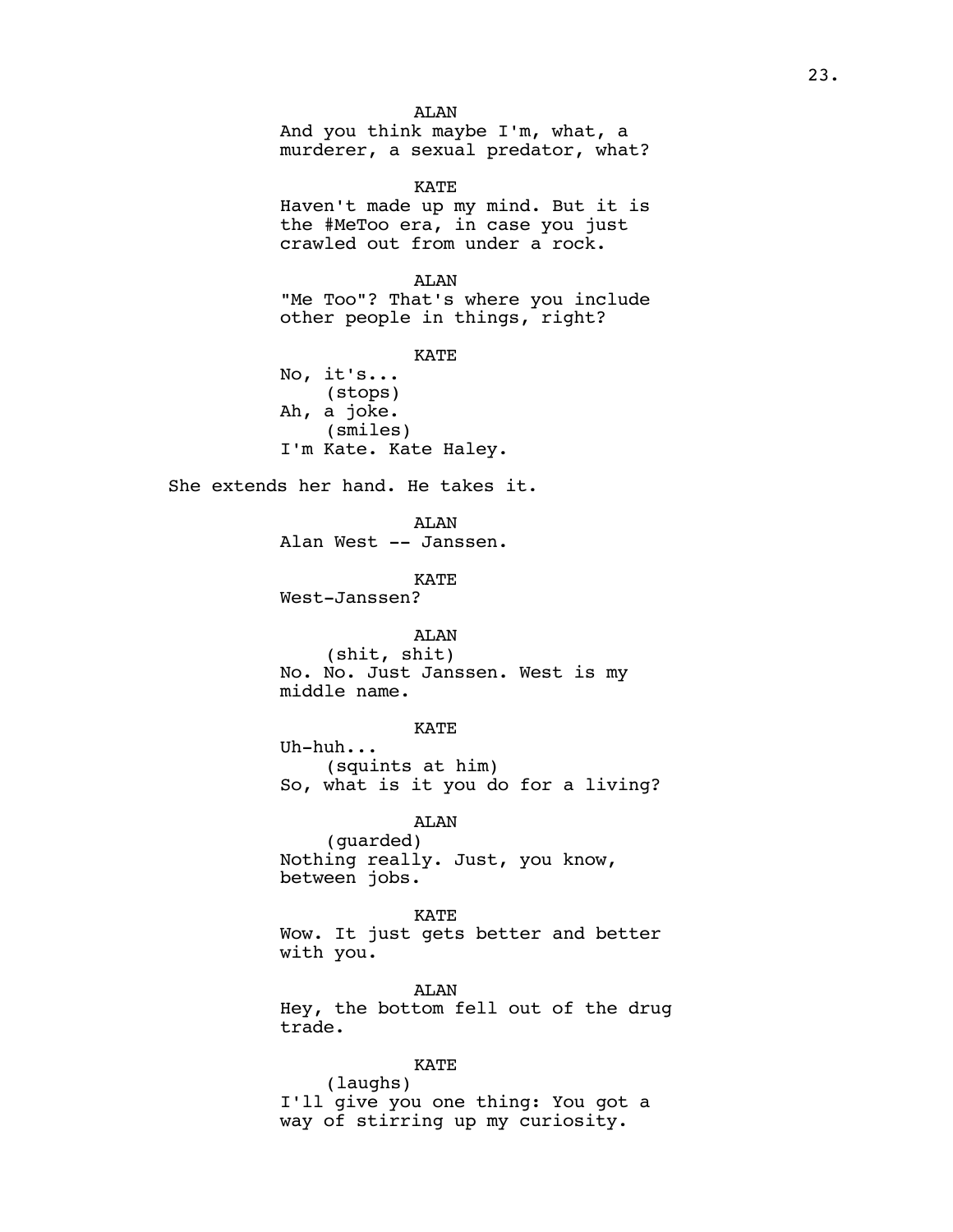AT.AN Boy, welcome news. So what is it you do?

KATE Working on an undergrad degree. Liberal Arts.

ALAN Undergrad? You seem a little...

She narrows her gaze -- is he really going to bring up age?

ALAN (CONT'D) ...like someone who should sail right through.

KATE

(smiles) Nice save.

# **EXT. UC BERKELEY LIBRARY BUILDING - DAY**

Establish.

## **INT. UC BERKELEY LIBRARY - DAY**

ALAN finishes trimming a BOOTH-STYLE PHOTO of himself. He opens a scanner and puts the photo in it. He turns to a COMPUTER, where the screen shows a large California driver's license beside the scanned image of Alan. He drags the image over to the license.

# **INT. CAR - CARL'S JR. PARKING LOT - DALLAS - DAY**

CLAUDIA VARGAS, 20s, waits in the car, as WAYNE opens the squeaky banged-up door of his Ford Taurus and gets in with a CARL'S JR. BAG. She is not impressed.

> CLAUDIA So, this your idea of taking me "out to dinner"?

WAYNE I told you, things are a little tight. But pretty soon, baby, I'm gonna be flush.

# CLAUDIA

(taking bag) Your phone was ringing.

He grabs his PHONE off the console, reads the name. Crap. He gets out of the car.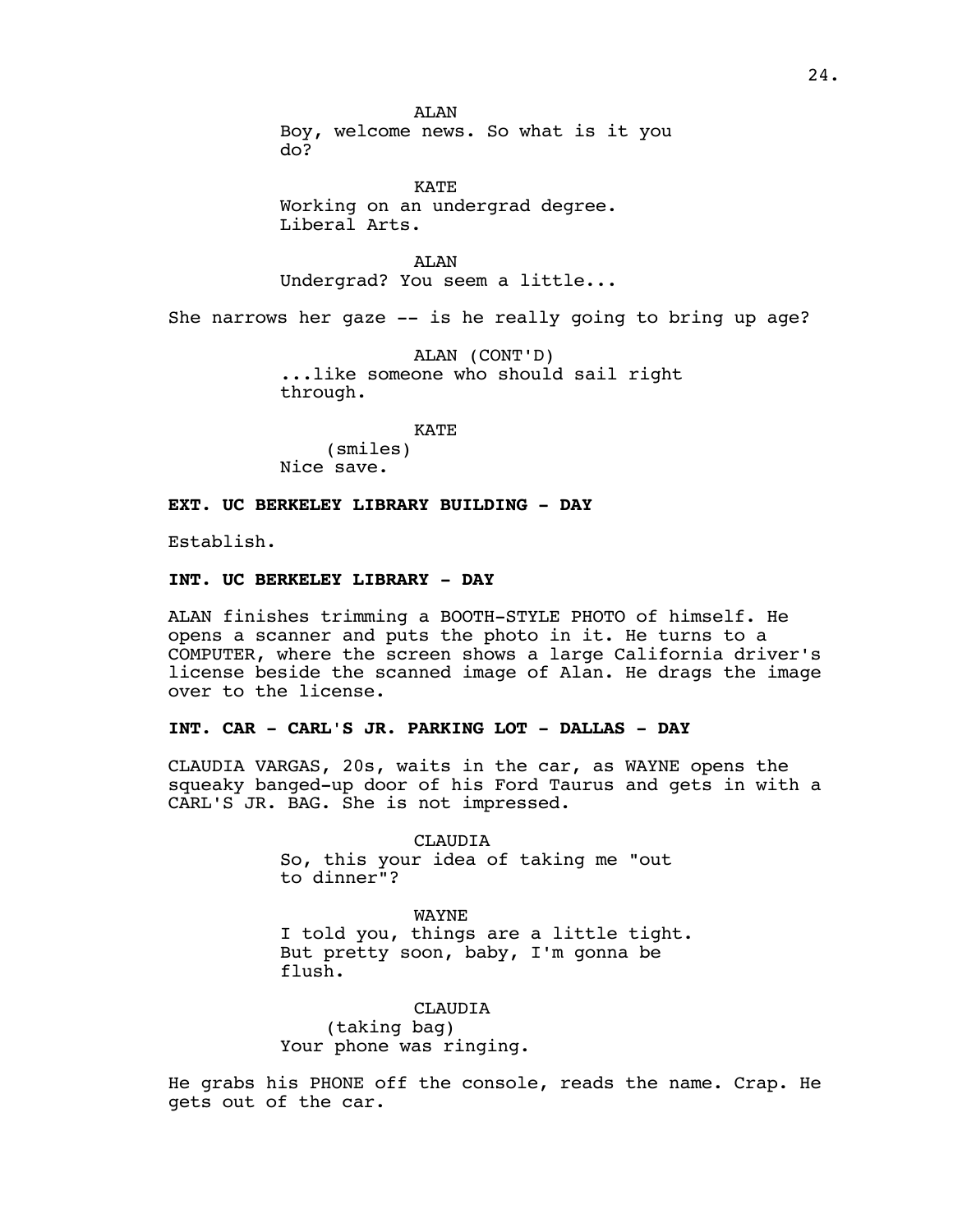# **EXT. CARL'S JR. PARKING LOT - CONTINUOUS**

Wayne steps away from the car, punches phone.

WAYNE

(into phone) Mr. Scully, hi. Listen, I just wanna 'splain how there was some existential circumstances goin' on the other day --

SCULLY (ON PHONE) No, I'm gonna "'splain" how you're a fuck up. My client is very unhappy.

## **EXT. QUINN'S RESTAURANT, DALLAS - DAY**

MIKE SCULLY, 40s, nice suit, steps out of a posh downtown restaurant to finish the call.

## **SCULLY**

(into phone) And by unhappy, I mean he's gotta sore throat from screamin', "That stupid motherfucker!"

WAYNE (ON PHONE)

(winces) Kinda harsh.

#### SCULLY

Look, we commissioned you to deliver a painting. A professional painting. What we got was fucking finger art.

WAYNE Finger art? I don't know what that is.

## **SCULLY**

Huh? It's a thing, those stupid things that little kids do! They make turkeys.

# WAYNE (ON PHONE)

Oh, right. Wull, okay, but here's the thing: that photo, the one I was workin' from, it was kinda outta focus so --

# **SCULLY**

Shut the fuck up! I'm hiring somebody else. Somebody who knows how to actually finish a painting!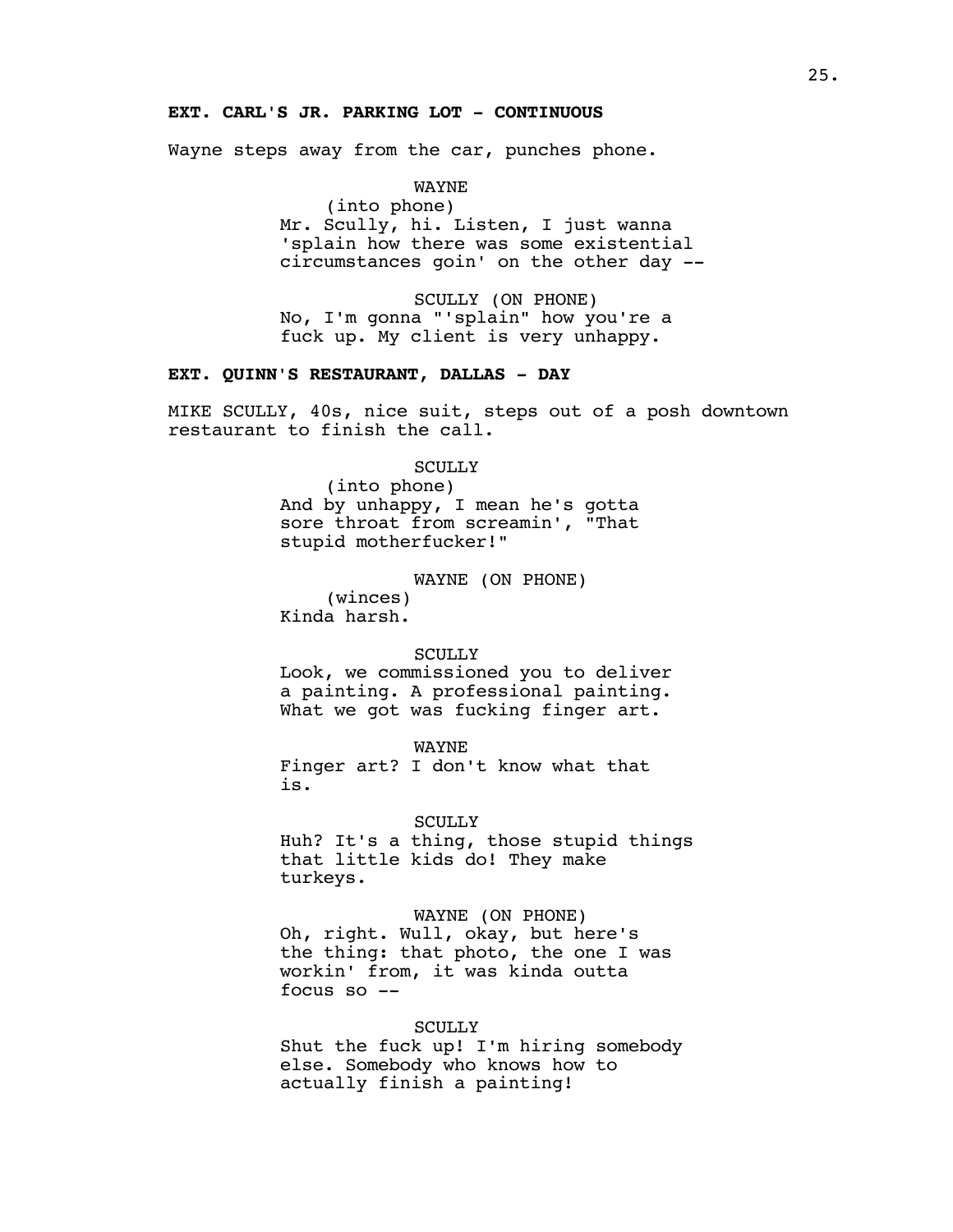## WAYNE (ON PHONE)

No, wait, wait, you can't! I need this! My life is shit. I don't got money for rent. My car's all busted up. My mother changed her phone number, my cat's got cancer an' I'm pretty sure my girlfriend's fucking some guy in AA.

**SCULLY** Not really my problem, is it? (then) What type cancer?

WAYNE (ON PHONE)

Huh?

## **SCULLY**

The cat.

# WAYNE (ON PHONE)

I don't know, it's like ass cancer or somethin'. They wanna do surgery an' then she's gonna be paralyzed, so I gotta get her one a those strapon hip things with the little wheels... so she's gonna have to roll everywhere. She's like six, man.

A long beat.

# **INTERCUT BETWEEN THEM:**

**SCULLY** 

Okay look, here's what I'll do. I'm keeping the other deal in place, the one with the painter who's NOT a fuck up. But -- big but -- if you're the one who actually finishes the job... you get half what I offered.

WAYNE

Half?

SCULLY You don't like that?

Stay with Wayne.

#### WAYNE

(emphatically) No, no! I was just gonna say how grateful I am for the chance to --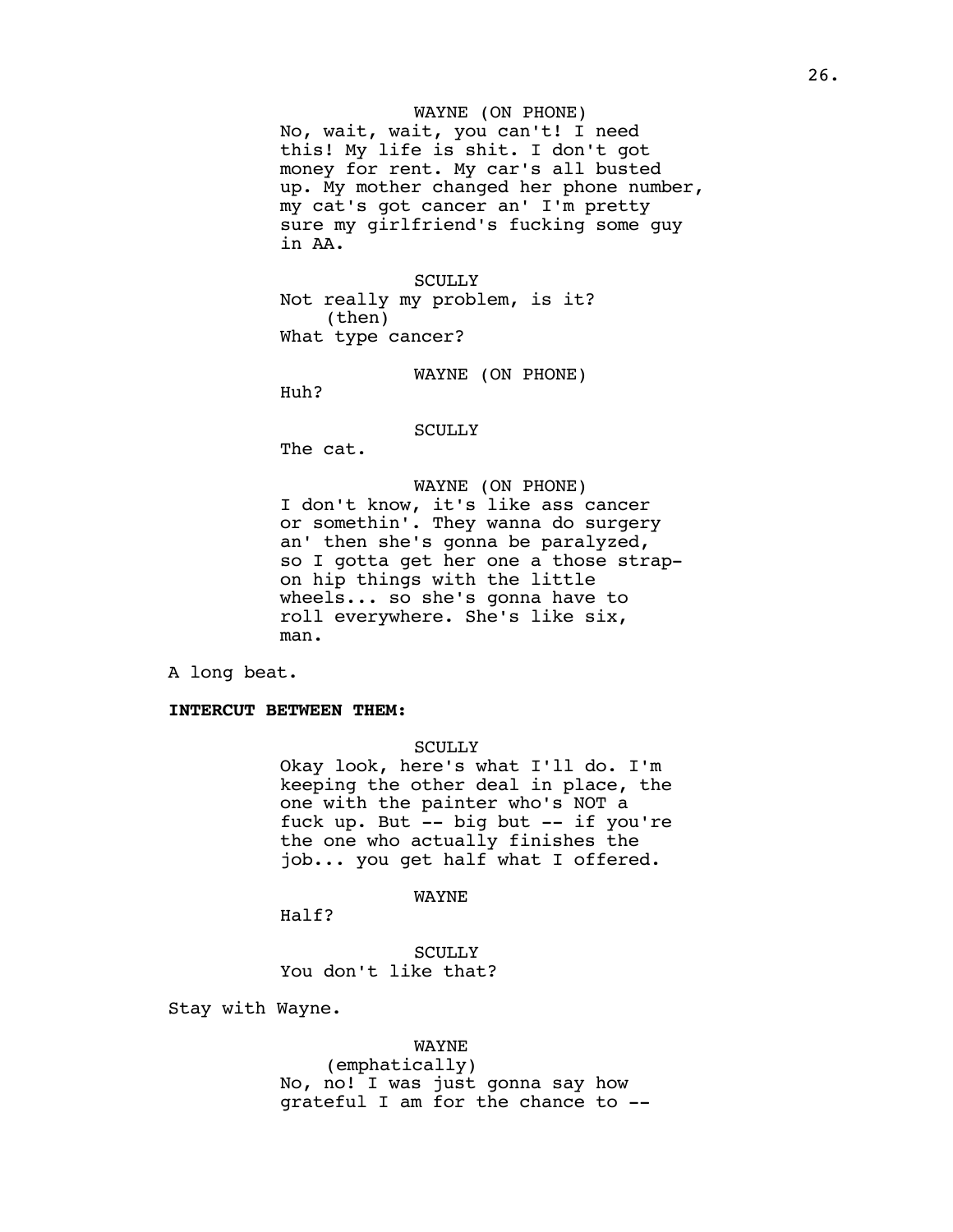Wayne looks at his phone, Scully's gone. He glances forlornly at his girlfriend sitting in the car, as she digs into her cheeseburger. He shoves the phone into his pocket and opens the car door.

# CLAUDIA There's no goddamn mustard!

As Wayne takes that in (and the rest of his miserable life),

# **EXT. HOFFA MARRIAGE/FAMILY COUNSELING CENTER - DAY**

The counseling center is a converted Victorian, run down, sliced by the slope of a Berkeley hillside. A far cry from Alan's high tech Plano office. Alan double checks the address and climbs the wooden stairs. He's dressed in new clothes, with a little more of a beard now.

## **INT. COUNSELING CENTER LOBBY - CONTINUOUS**

Not much better inside. There's a large second-hand couch and a few raggedy chairs. A smorgasbord of clients are waiting: TWO HUSKY MEN holding hands, a STONER who may or may not know he's actually there, a CROSS-DRESSER, a YOUNG WOMAN with bright green hair. It's Berkeley. At the reception desk, TRACY SOWER, 20, has a bare foot up on the desk, painting a toenail. Alan enters, approaches.

> ALAN Hi. I'm here to see Roselyn Carlyle about a job opening.

> > **TRACY**

(looks up) A job opening?

AT.AN Yeah. Alan Janssen.

#### **TRACY**

(sits up) Are you shitting me? Why? 'Cause I was late again? Is that it? I told her, I told her my boyfriend had to get his stomach pumped! I told her that!

ALAN Right. But, see, I'm here for a counseling position.

### **TRACY**

(breathes) Oh. Right. I forgot about that. You're like the only one that's show'd up.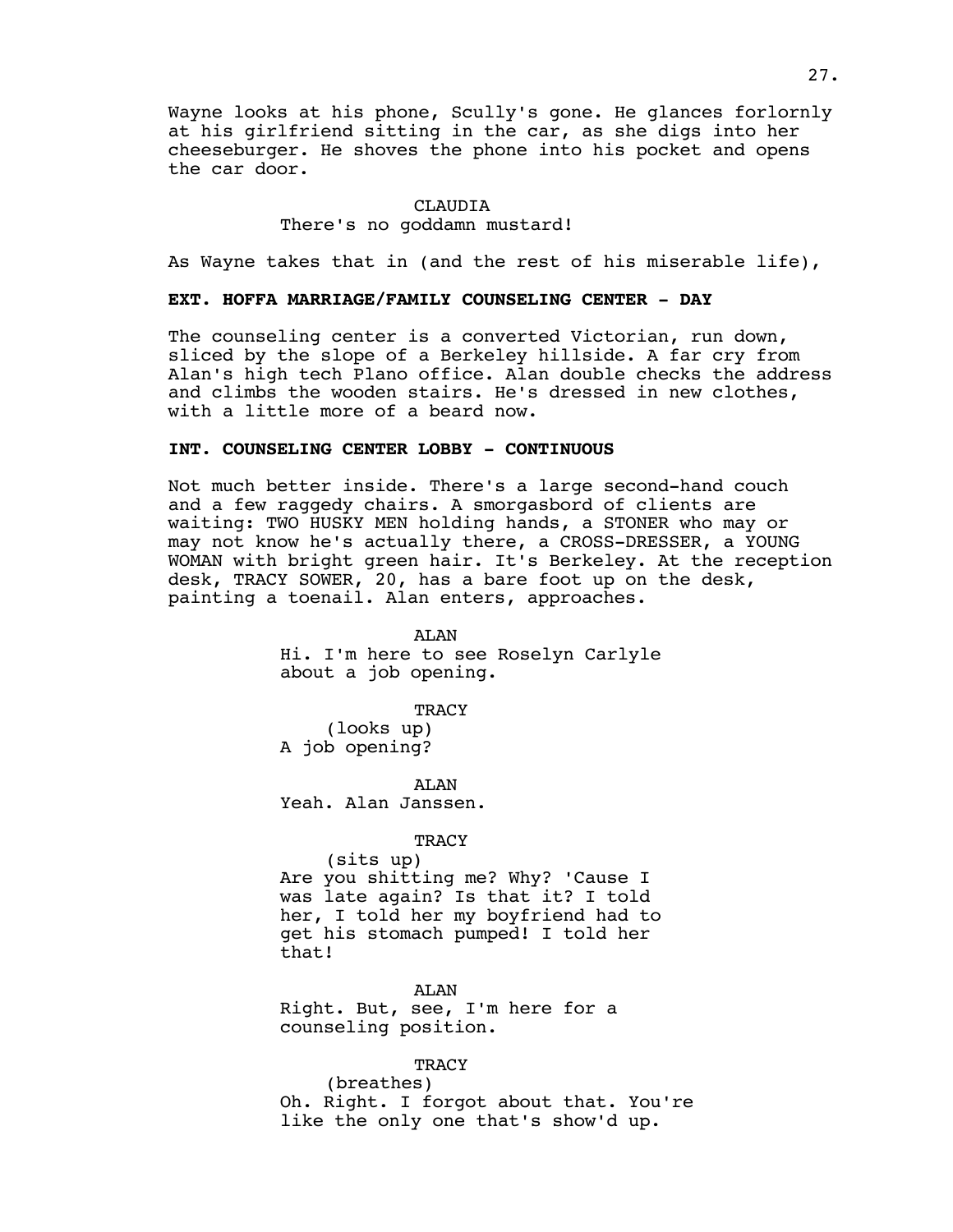She punches the intercom button when the door to Roselyn's office opens and A LARGE GRUFF-LOOKING TATTED MAN emerges - looks like he's spent time in prison. ROSELYN CARLYLE (early 40s, attractive, confident, professional) follows him out.

## ROSELYN

Mr. Yoffee, the county requires my signature on that paperwork. If you don't bring it in, I can't sign it.

## TATTED MAN

(a grunt) Yeah, yeah.

He EXITS. Roselyn turns to Tracy, who points to Alan.

**TRACY** This guy's here about a counselor thing. (nods at green hair girl) An' Salad Head's in for her two o'clock.

Roselyn shoots Tracy an admonishing look for the "Salad Head" reference, then turns to Alan.

> ROSELYN Roselyn Carlyle. Pleasure.

#### ALAN

Alan Janssen.

They shake hands.

## **INT. ROSELYN'S OFFICE - CONTINUOUS**

Alan sits as Roselyn finds his (fake) resume and sits.

#### ROSELYN

(looking it over) Now then, I see you did your undergrad work in Denver, then Idaho for your MFCC. You worked out of Mercy General in Boise... crisis and social service center?

# ALAN

(nods) Cohabitational problem-solving.

ROSELYN My husband's from Boise.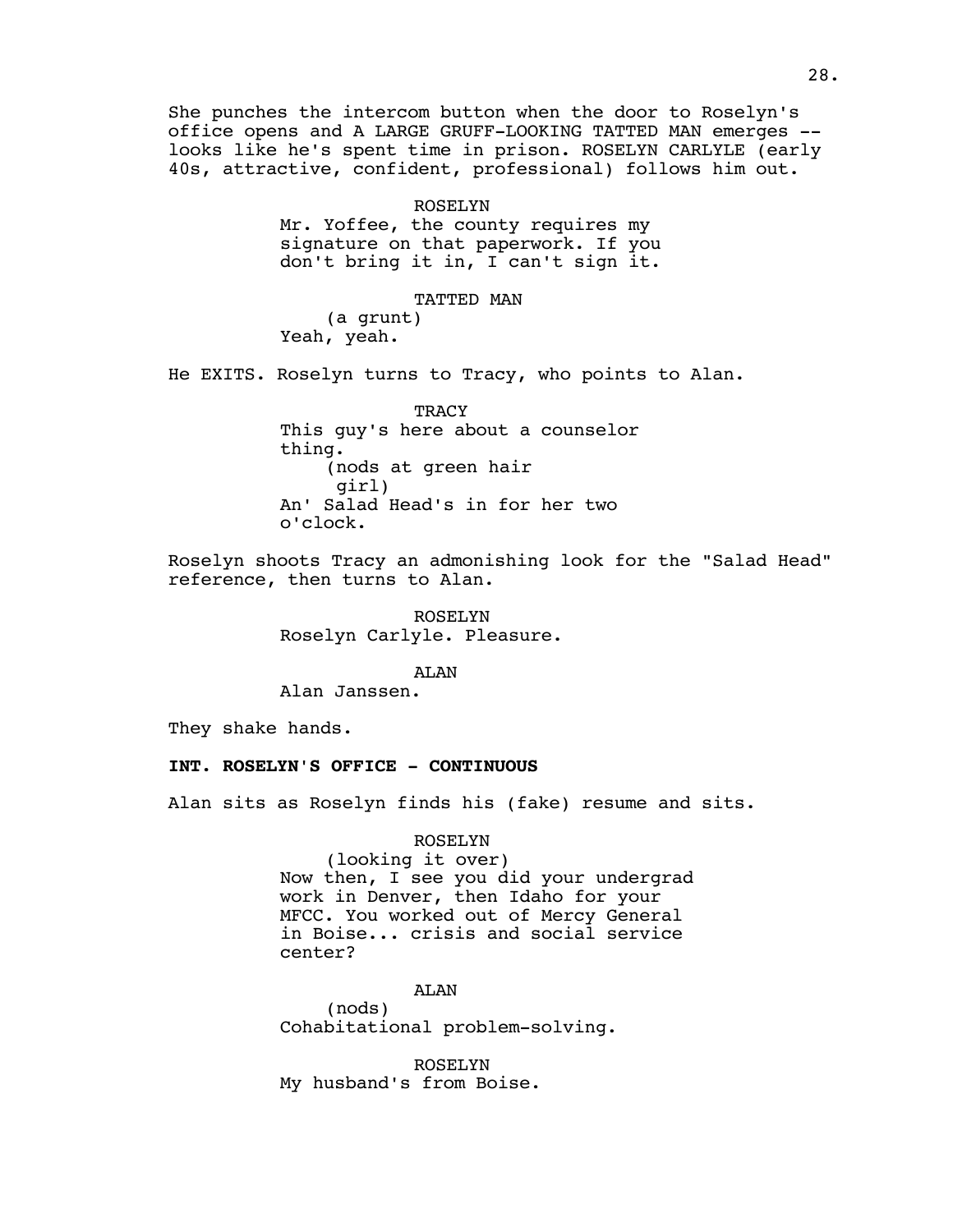Oh... (shit) That's great.

Her CELLPHONE RINGS. She looks at it, pushes it aside.

ROSELYN Speak of the devil.

The cellphone continues to ring, Roselyn ignores it.

ROSELYN (CONT'D) Go ahead, Mr. Janssen.

AT.AN Uh... I also dealt with cases of unipolar and bipolar depression...

Her PHONE KEEPS RINGING, Alan continues tentatively.

ALAN (CONT'D) ...and, uh, addiction, substance abuse, PTSD, a few cases of --

She suddenly grabs the phone and answers.

ROSELYN

What!? (turns to face away) No, I'm at work. I'm at work, Roger! (then) My car's not out front because it's in the shop, remember? I Ubered here! Call the land line if you don't fucking believe me!

She looks apologetically to Alan. He half-stands, indicates he'll wait outside. She waves him off. He sits back down.

> ROSELYN (CONT'D) (into phone) Because I'm in the middle of an interview. (then) An interview! (then) It's none of your goddamn business who I'm interviewing! Yes, he's attractive, so what? Jesus, Roger, don't start this shit again!

She hangs up, drops the phone in a desk drawer, slams it shut, while Alan waits. She tries to compose herself. Then,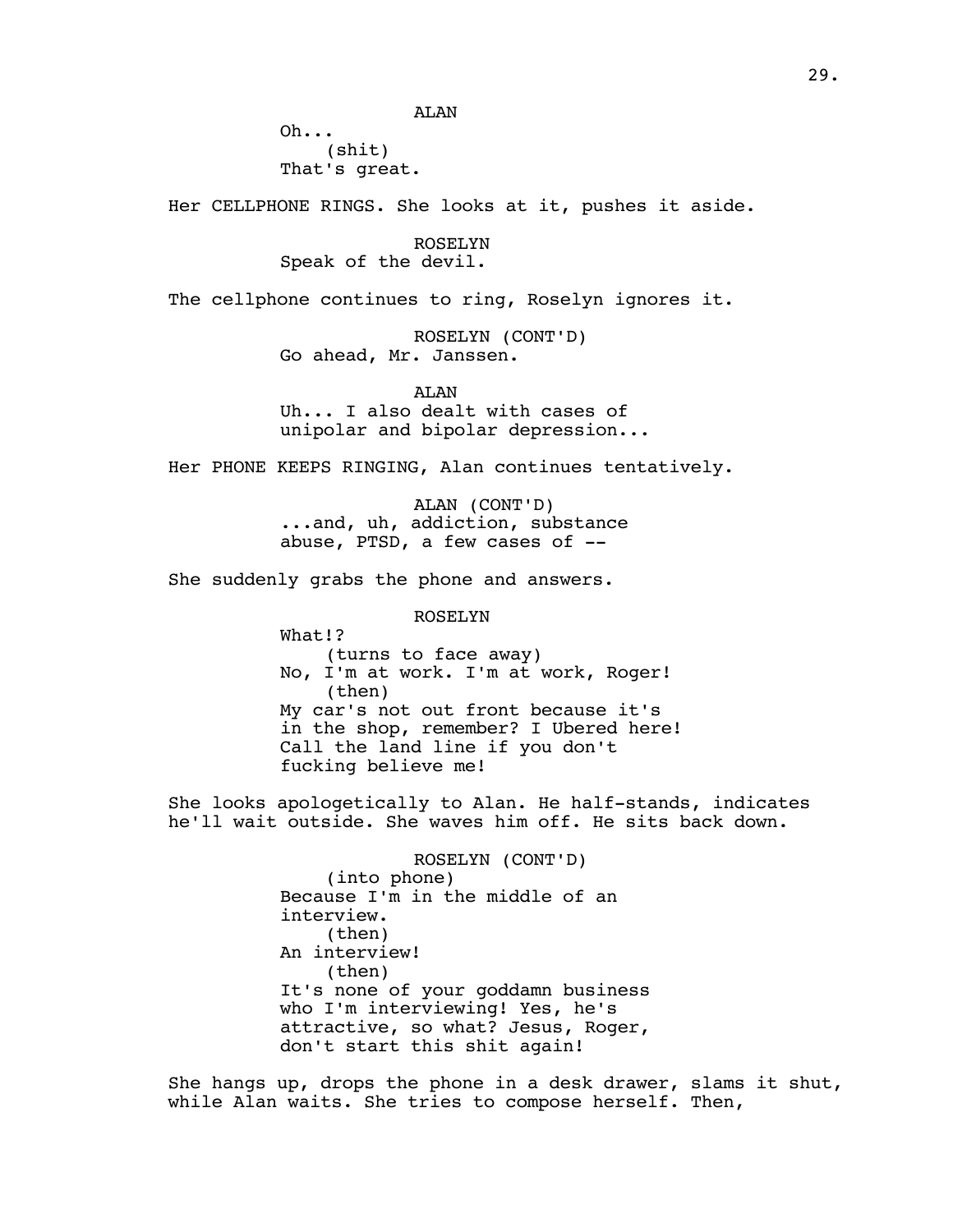ROSELYN (CONT'D) I'm sorry, Mr. Janssen. You were saying...

ALAN Uh, well... I also have some experience dealing with eating disorders...

Roselyn suddenly bursts into tears. Alan sits for a moment, waits awkwardly, then sees a TISSUE BOX on the coffee table. He gets up, grabs it and puts it on Roselyn's desk.

ROSELYN

Thank you.

She takes one and blows her nose. Alan sits again.

ROSELYN (CONT'D) I'm so sorry...

ALAN If you want me to give you a moment...

ROSELYN (wiping her nose) No, no. I'm fine... I seem to know how to fix everyone else's life but...

She dabs the tears and then looks at him.

ROSELYN (CONT'D) I'll tell you something, Mr. Janssen. You have kind eyes, honest eyes. Believe it or not, that's hard to find in this business. I have a feeling you'll work out fine. (stands) You start Monday.

Alan, surprised, stands. She extends her hand, they shake.

ALAN

Thank you.

ROSELYN Don't thank me yet. (off his look) We have a new contract with the county. A windfall for the center here. But it means we'll be taking on a number of clients from Alameda Correctional. Mostly parolees with mandates for counseling.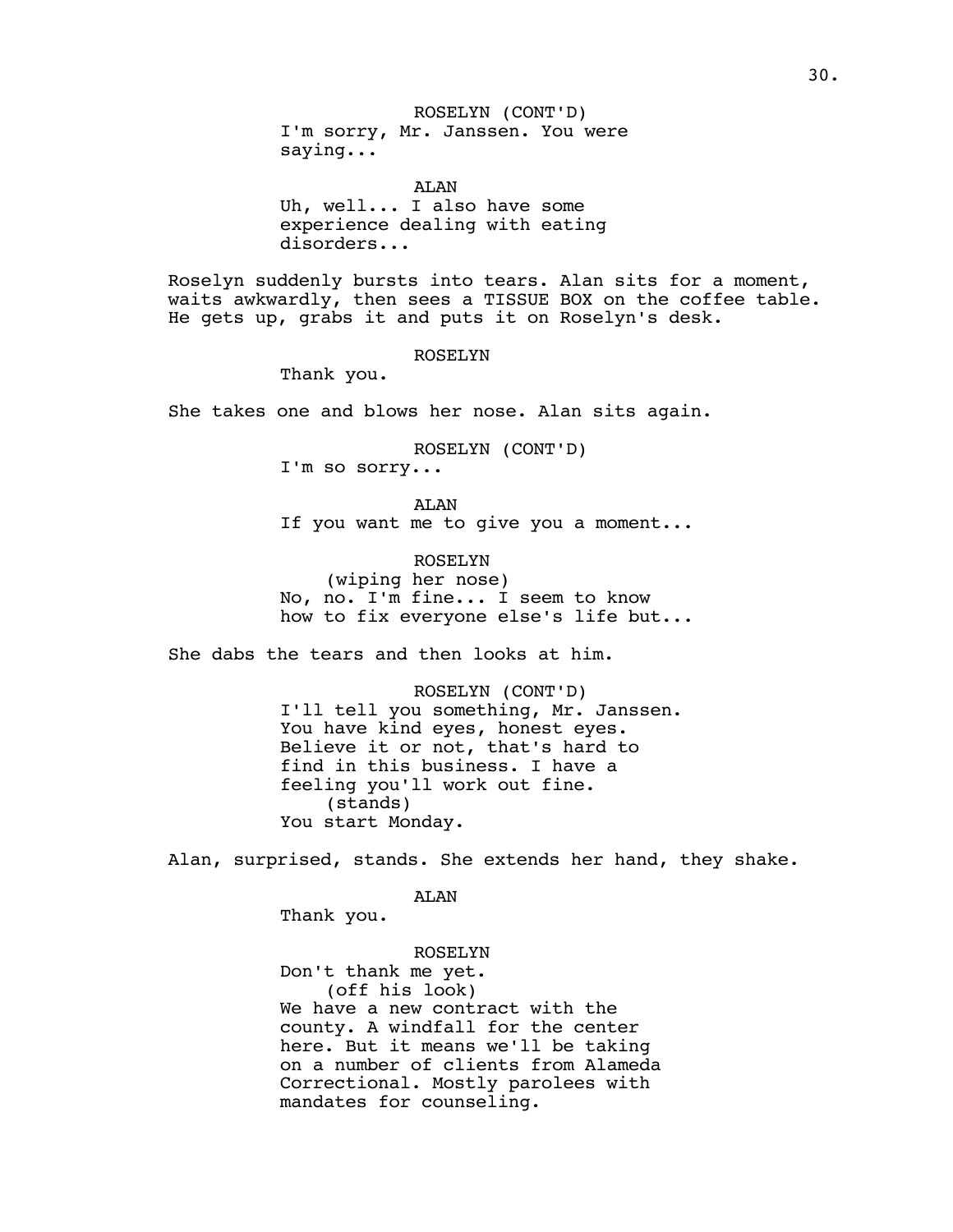ALAN

Cons?

#### ROSELYN

For want of a better word, sure. Car thieves, armed robbers, pickpockets, hackers, embezzlers. Bottom of the barrel -- even for Berkeley.

ALAN

And I'm guessing these barrel people will be mine?

ROSELYN

Good guess.

ALAN Couldn't be happier.

ROSELYN Excellent. Keep your sense of humor.

Alan smiles and starts for the door as Roselyn sits. Then Alan thinks of something, stops and turns back to her.

> ALAN Uh, I'll need to be paid in cash.

#### ROSELYN

Oh? (suspicious)

And why is that?

ALAN I'm just in the middle of a... a complicated situation is all.

ROSELYN Well, I'm afraid that's quite impossible.

ALAN

Right.

He isn't sure if this a deal breaker ('cause this place looks as under-the-table as it gets). A gambit:

> ALAN (CONT'D) Well, I'll have to give it some thought...

Roselyn sees his wheels turning. Unfortunately for her, she hasn't been deluged with applicants.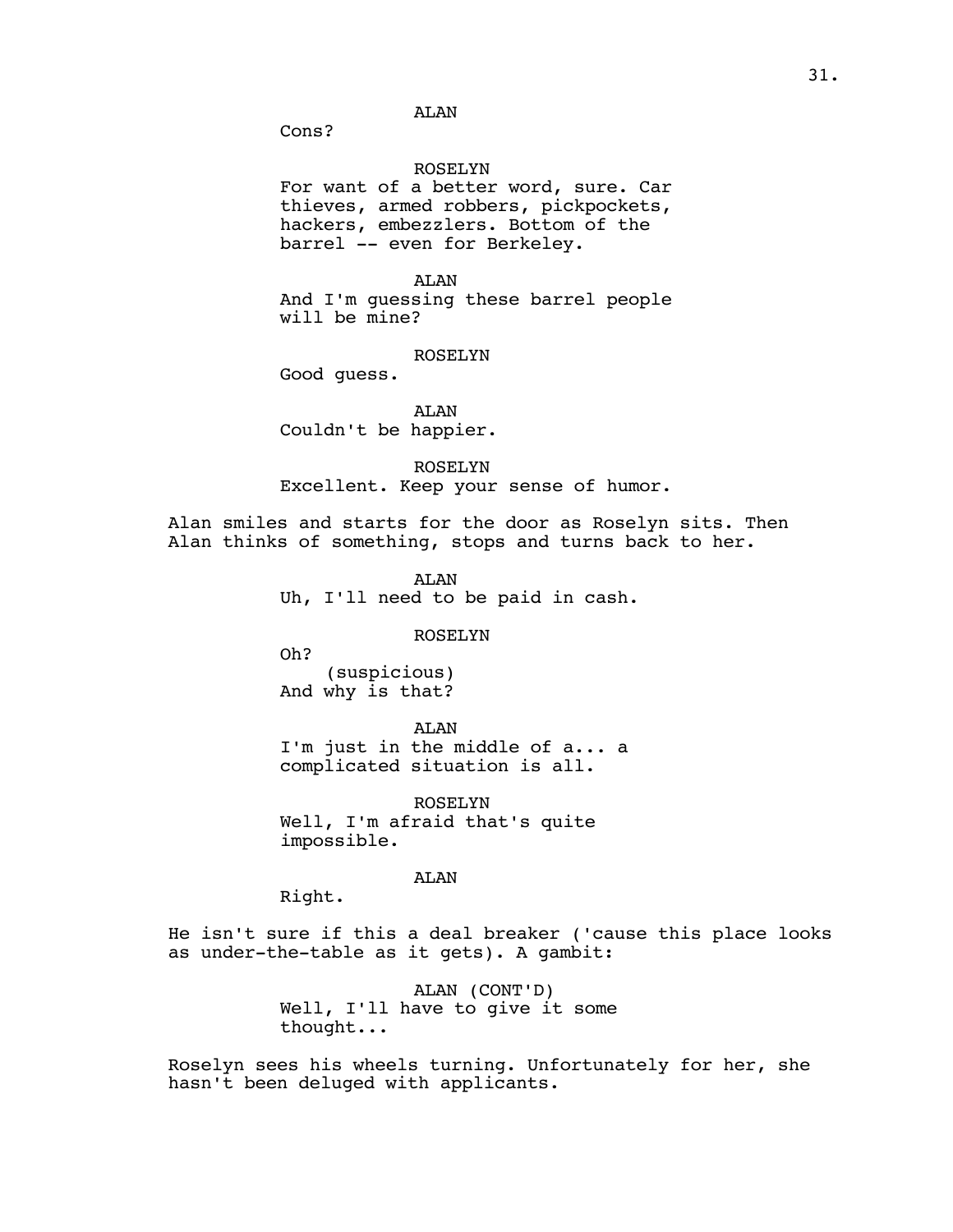ROSELYN Fine. If that's what you want.

ALAN (breathes) Thank you. (smiles) See you Monday.

ROSELYN

Nine o'clock.

She watches him exit.

## **EXT. HOFFA COUNSELING CENTER - A FEW MOMENTS LATER**

ALAN emerges, pleased with himself, as he descends the front steps and heads down the sidewalk. He's got a job and a place to live -- now he can start figuring things out. He smiles a little as he passes a HOMELESS GUY beside a SHOPPING CART.

HOMELESS GUY

Spare change?

ALAN (stops) Oh... yeah, sure.

Alan digs some change out of his pocket, hands it to him.

HOMELESS GUY (examines it) Seventy-five cents? Wow. Now I can buy half a McMuffin.

ALAN

You're welcome.

HOMELESS GUY (studies Alan) Hold on. You him!

The Homeless Guy takes out a crumpled FLIER with a PHOTO OF ALAN on it, looks at Alan, looks at it. Alan sees it.

> ALAN Where'd you get that?

HOMELESS GUY Whooo-eh! 'At's you, awright!

The Homeless Guy pulls out his CELLPHONE.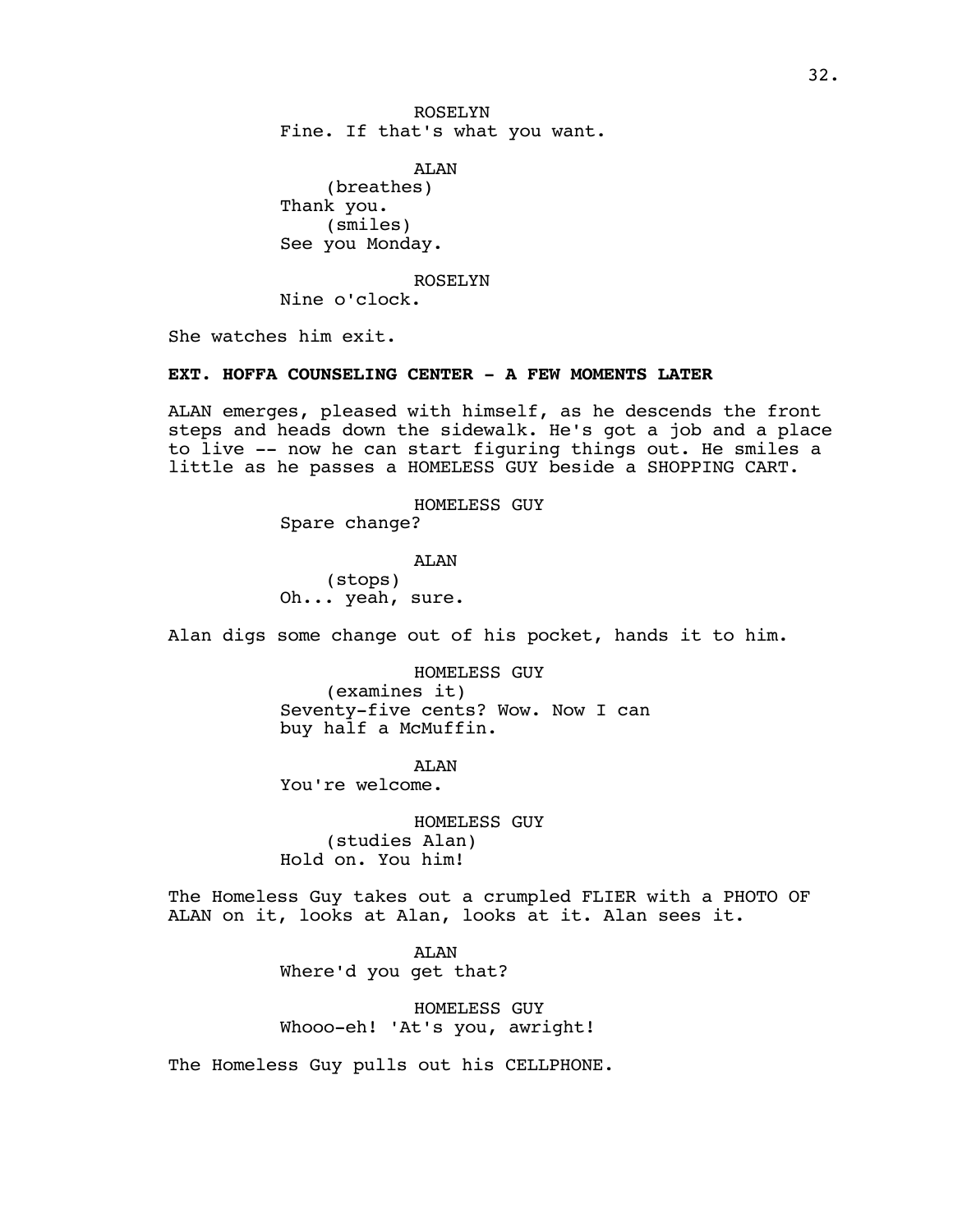# HOMELESS GUY (CONT'D)

(to Alan) Don't go nowhere! There's a guy gonna gimme fifty bucks for findin' you! Stay here, huh! Don't go nowhere!

The man punches numbers on his cell, as Alan mulls this over. It's not good. He's gotta get out of there, out of Berkeley. He starts to sprint down the sidewalk as the man looks up and sees him running away.

> HOMELESS GUY (CONT'D) Hey! What'd I JUST finish tellin' you!?

## **EXT. DOWNTOWN BERKELEY - MOMENTS LATER**

As Alan sprints down the sidewalk, headed for his apartment, he blasts past some shops and A SMALL MAN he doesn't notice. WE STAY WITH the Small Man, who hands a FLIER to an ELDERLY COUPLE.

> GORDON So, if you see this guy, lemme know. 'Kay?

And we,

FADE OUT.

 **END OF EPISODE ONE**

**072020**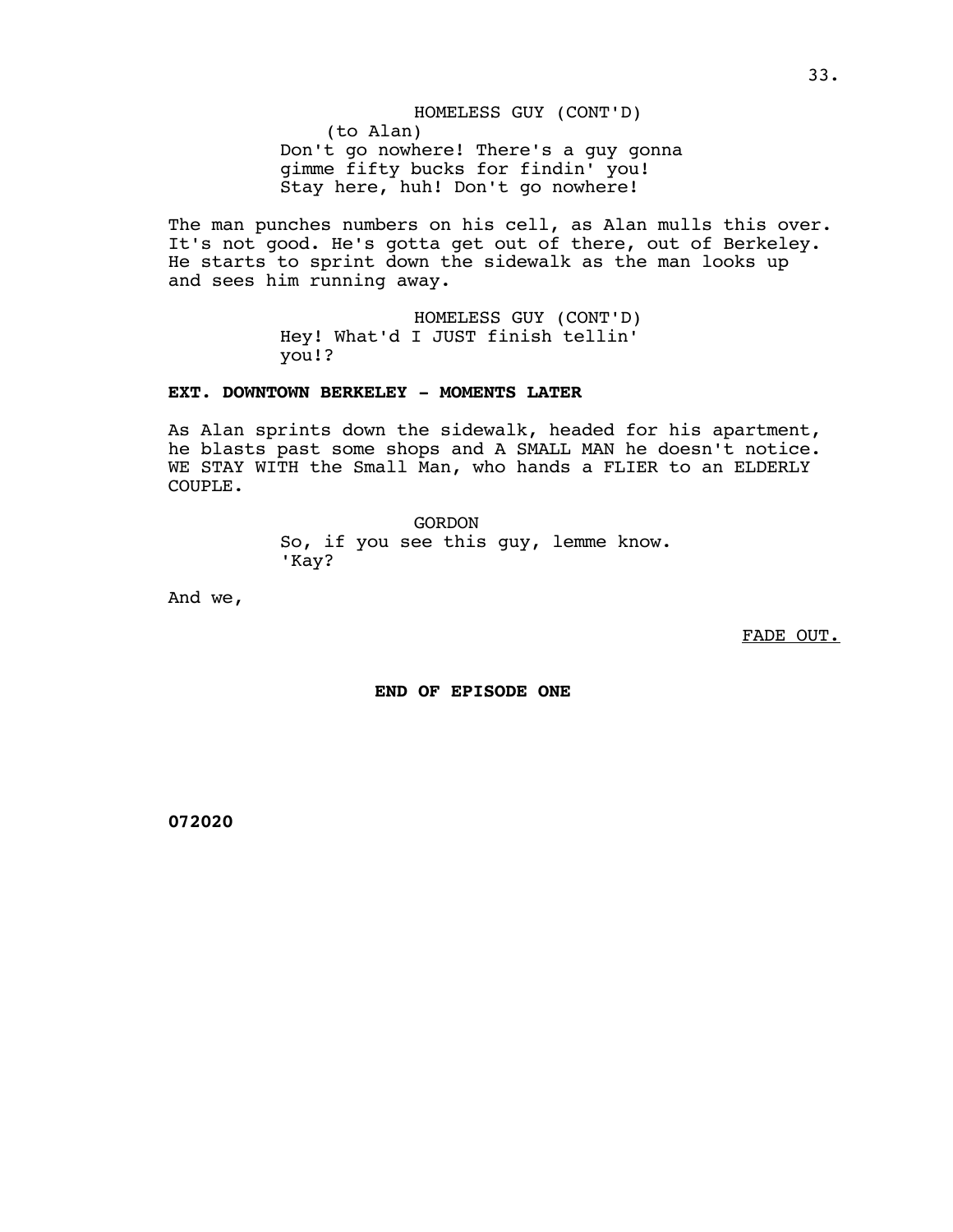

# Alan

Alan's life will be in constant danger as he continues to dig for answers—who wants him dead and why? In his time at the counseling center he will gain more and more "skills" from his criminal clients: computer hacking, car jacking, pick pocketing and an impressive knowledge of guns and other weapons. He'll even learn slight-of-hand.

# **KATF**

Kate and he will have impetuous/desperate sex when Alan thinks he has to get out of town and *they* believe they will not see each other again. She is guilt-ridden about it, since she's engaged to a wonderful woman named Anne. The three of them will gradually become good friends.

# Roselyn

Roselyn's husband Roger shows up at Alan's place with a not-so-friendly warning to stay out of his wife's pants. Then he'll smile and show Alan the gun stuffed in his pants. After Roger trips and accidentally shoots off a testicle, his male insecurity will ratchet up considerably. Alan then finds himself in the middle of their dysfunctional tar pit when Roselyn confesses to him her doubts about making love to a man with a "silicone testicle."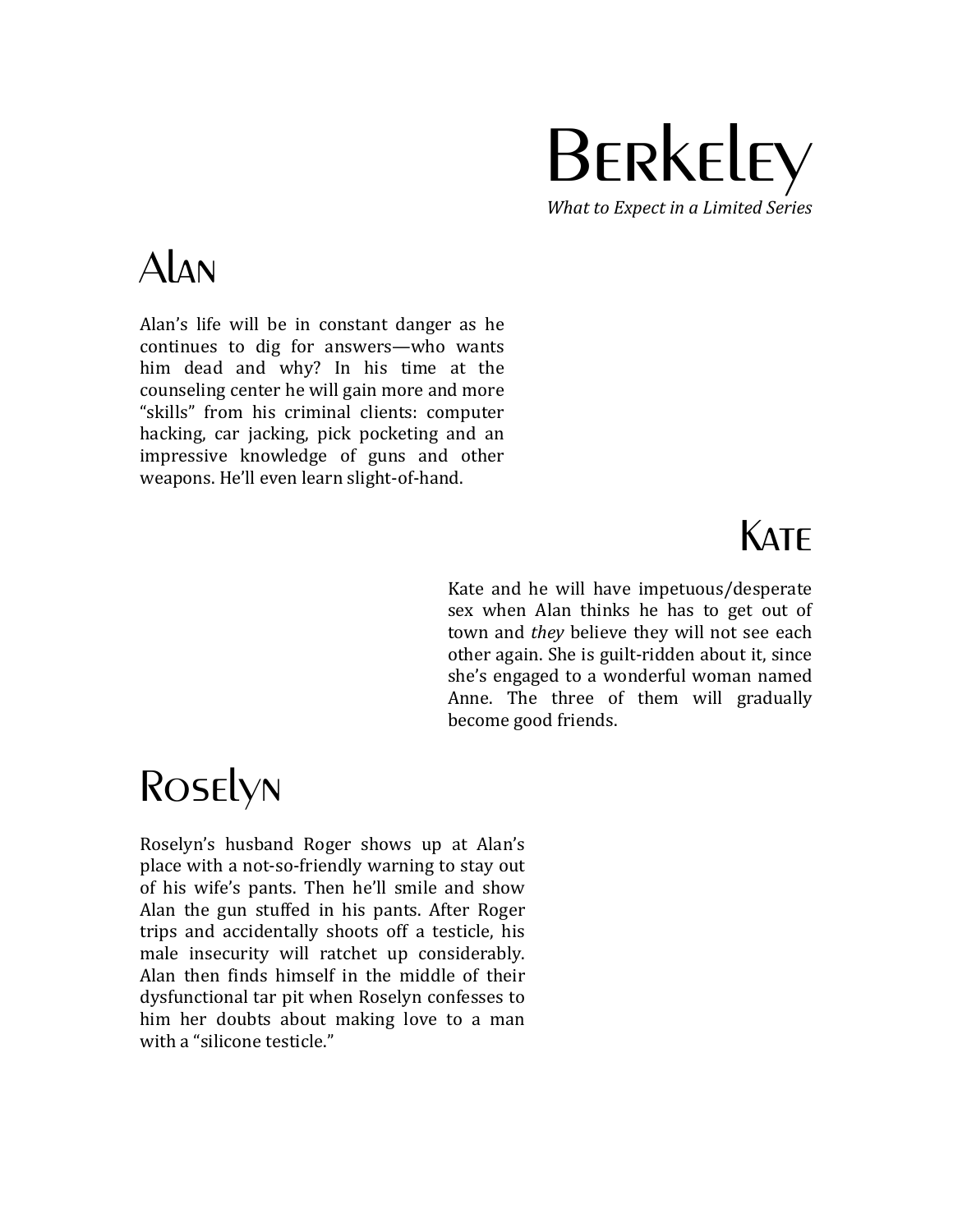# **GORDON**

Alan will discover it's Gordon who's looking for him in Berkeley (after another "premonition"). Alan pleads with Gordon to leave because he's putting both their lives in danger. Gordon, of course does nothing of the sort, insisting he's there to keep an eye on Alan, protect him from danger and to see him once or twice a week.

# **WAYNE**

Wayne the "assassin" will continue to bumble his way to Alan in Berkeley, as will the (more) professional assassin that Scully has hired. All hell will break loose when they both arrive in Berkeley and realize they're both trying to kill the same man at the same time. Gordon will be there to protect Alan, but will pay a heavy price.

# AmeriTex Bank

Alan finally figures out who is trying to kill him and why. It has to do with the CEO of AmeriTex Bank, an investment gone bad, a cover up and the suspicion that Leslie Vander had been talking to Alan about it. Alan will eventually make his way back to Dallas—using his newly learned "skills." There, the AmeriTex CEO will wake in the middle of the night to discover one of his wrists is hand-cuffed to the headboard and Alan at the end of the bed with a gun and a psychological game to play.